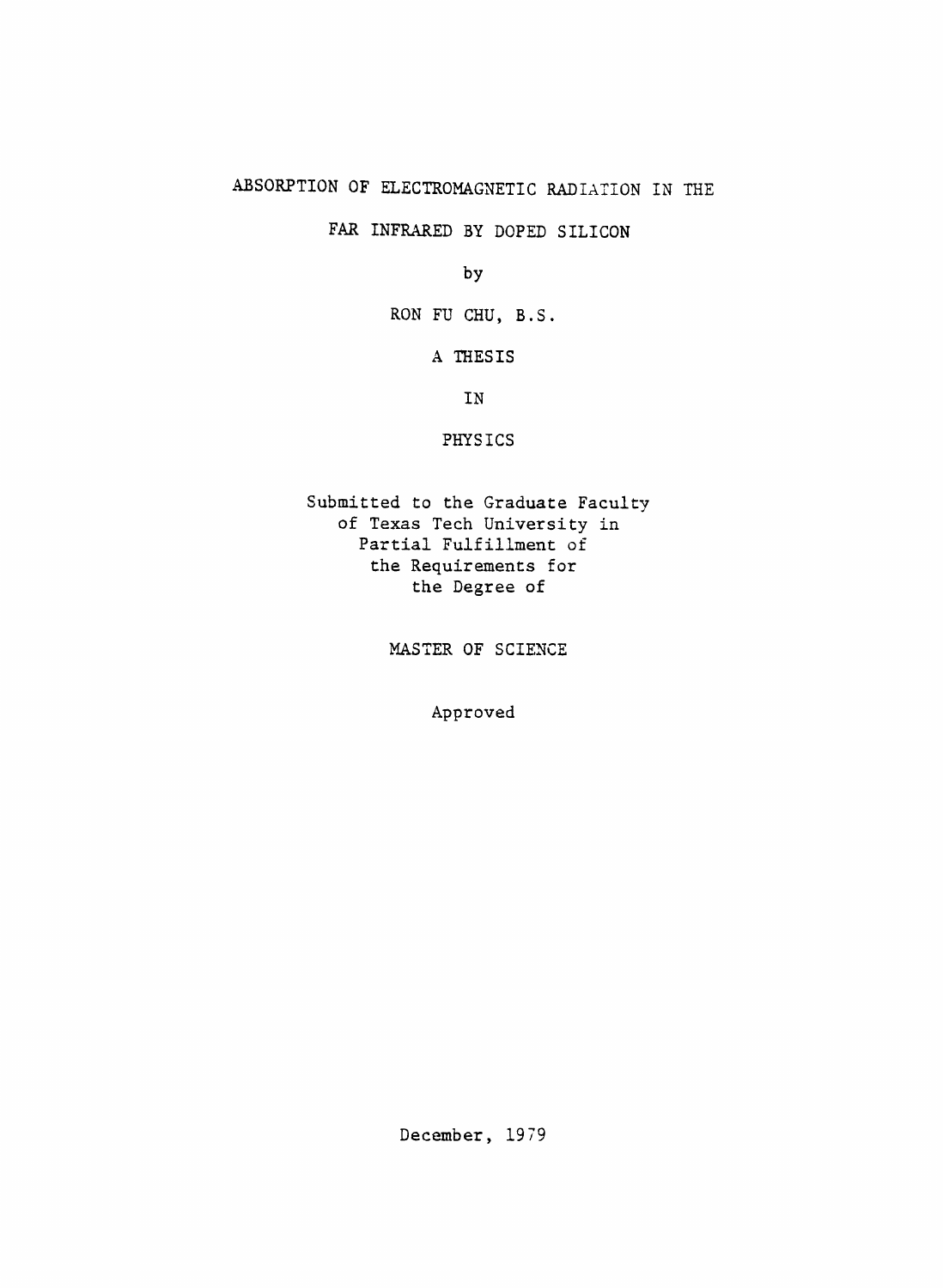

 $\hat{\pmb{z}}$ 

#### ACKNOWLEDGEMENTS

I am very grateful to Dr. H. C. Thomas for his guidance in this research, and to the Los Alamos Scientific Laboratory for irradiating samples.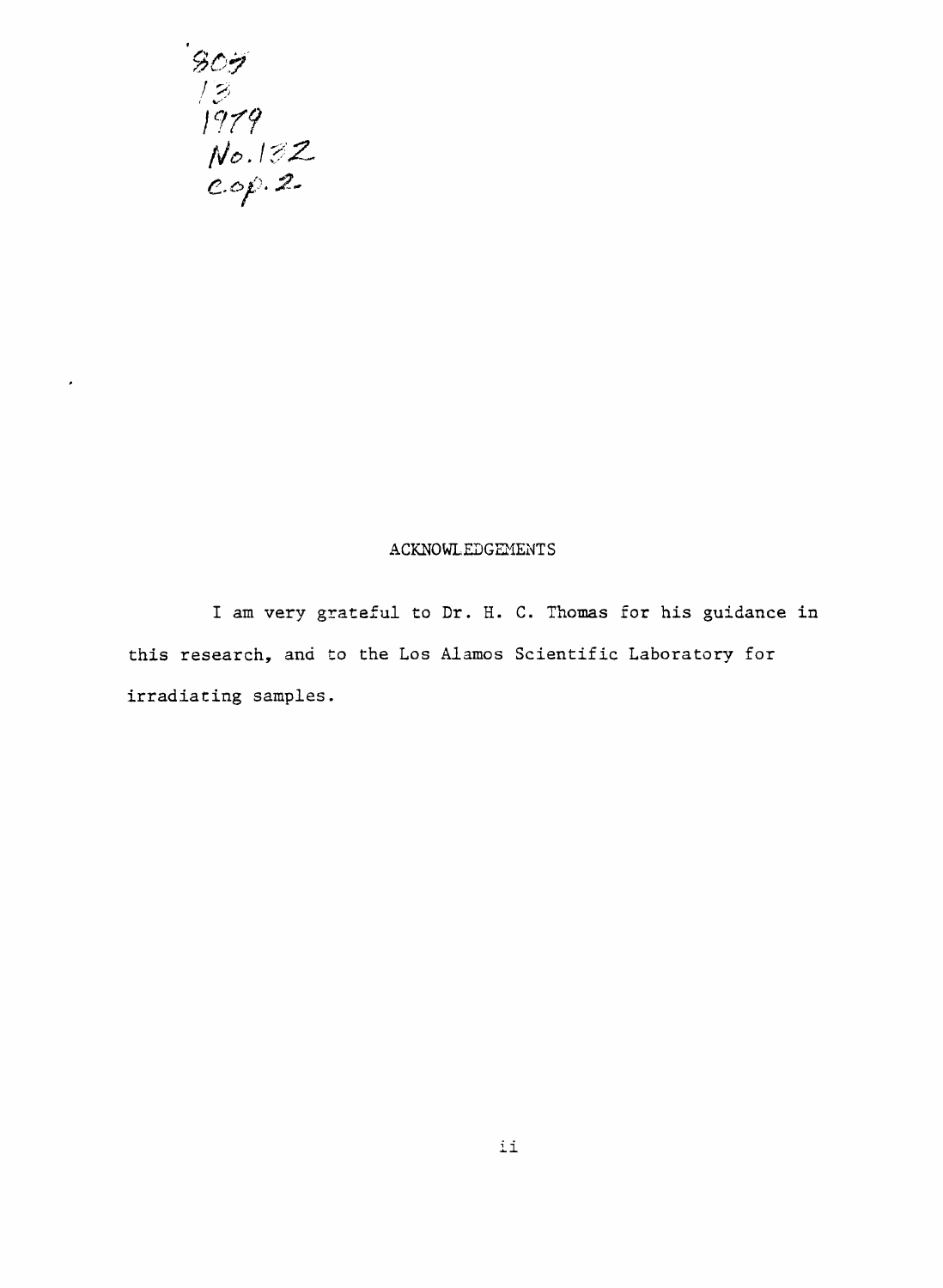## TABLE OF CONTENTS

| ii                                         |                |
|--------------------------------------------|----------------|
| iii                                        |                |
| iv                                         |                |
| I.                                         | $\mathbf 1$    |
| II.<br>DISCUSSION OF PROBLEM               | $\mathbf{3}$   |
| II.1. Advantage of NTD silicon             | $\overline{3}$ |
| II.2. Radiation damage                     | 5 <sup>5</sup> |
| II.3. Results of other experiments         | $\overline{7}$ |
| $\overline{7}$<br>II.4. Optical absorption |                |
| III.<br>11                                 |                |
| III.1. Apparatus and Procedures<br>11      |                |
| III.2. Preparation of silicon sample<br>12 |                |
| IV.<br>DATA AND DATA ANALYSIS<br>13        |                |
| $V_{\star}$<br>15                          |                |
| V.1. Interpretation<br>15                  |                |
| 17<br>$V.2.$ Summary                       |                |
| 26                                         |                |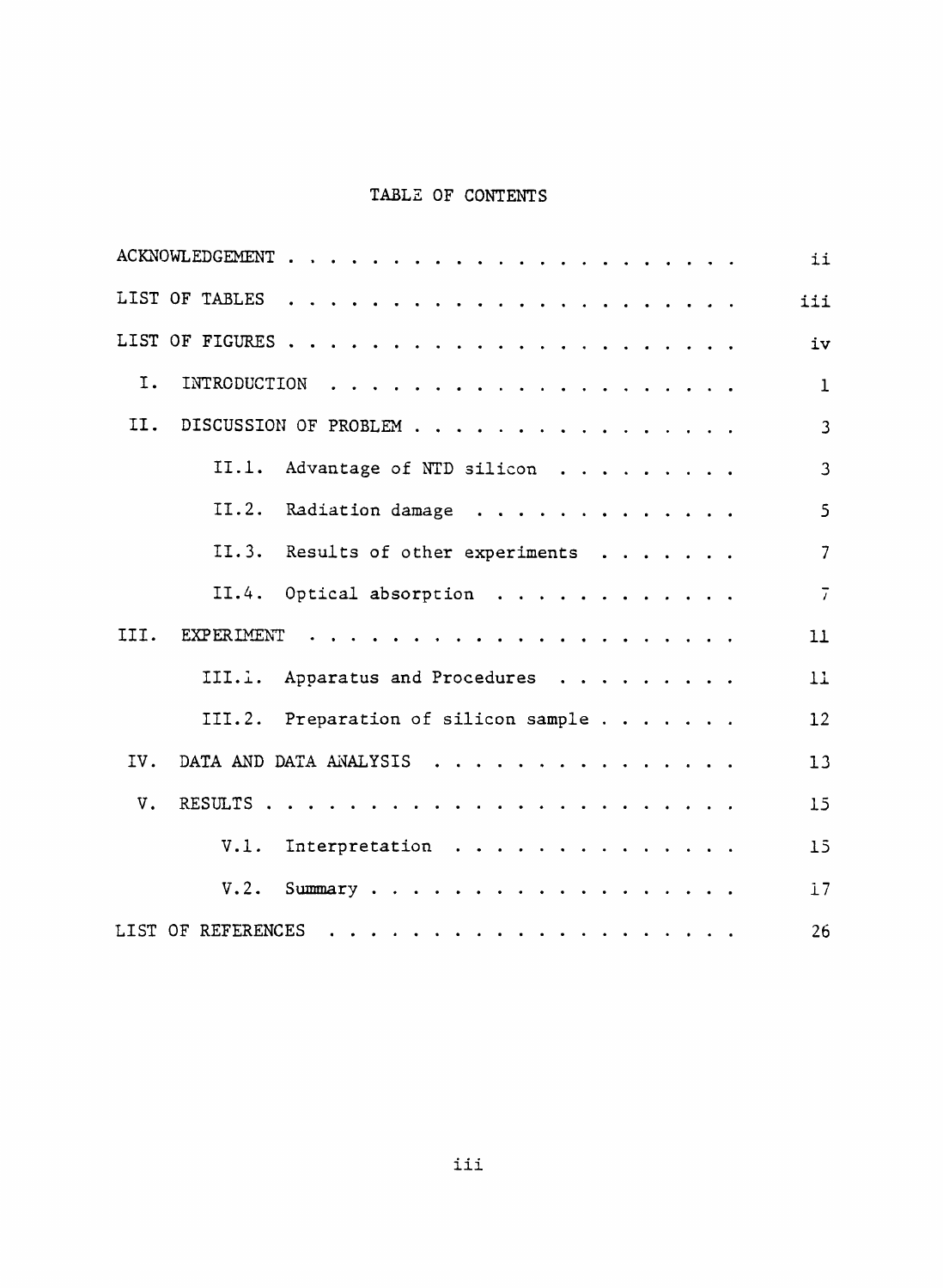## LIST OF TABLES

Table

| II.1. Observed Phosphorus Infrared Absorption Lines 10                                  |  |
|-----------------------------------------------------------------------------------------|--|
| IV.1. The relative intensity of $2P_+$ line for various<br>annealing times at 800° C 14 |  |

 $\sim$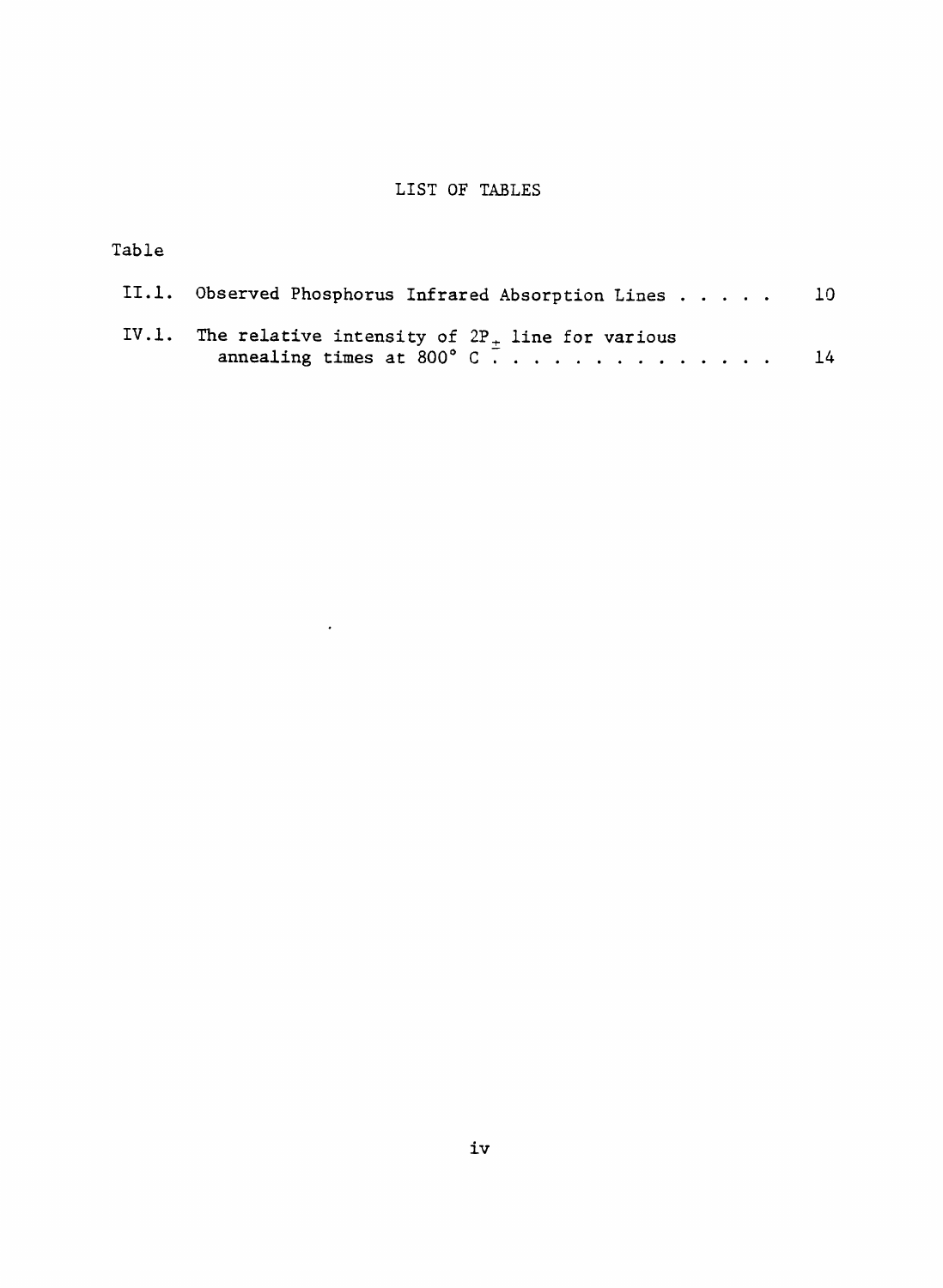# LIST OF FIGURES

# Figure

|    | 1 and 2. Comparison of conventionally doped silicon with<br>neutron transmutation doped silicon | $4 -$          |
|----|-------------------------------------------------------------------------------------------------|----------------|
|    | 3. Atomic configuration of the E-center vacancy-                                                | 6 <sup>1</sup> |
| 4. |                                                                                                 | 8              |
|    | 5. Transmission curve before annealing (4.2° K)                                                 | 18             |
|    | 6. Transmission curve at 800° C for 3 hours $(4.2^{\circ}$ K)                                   | 19             |
|    | 7. Absorption curve at $600^{\circ}$ C for 30 minutes $(4.2^{\circ}$ K)                         | 20             |
|    | 8. Absorption curve at 800° C for 30 minutes $(4.2^{\circ}$ K)                                  | 21             |
|    | 9. Absorption curve at 800° C for 1 hour $(4.2^{\circ}$ K)                                      | 22             |
|    | 10. Absorption curve at 800° C for 2 hours $(4.2^{\circ}$ K)                                    | 23             |
|    | 11. Absorption curve at 800° C for 3 hours $(4.2^{\circ}$ K)                                    | $24^{1}$       |
|    | 12. The relative intensity of the $2P\pm$ line at 800° C<br>anneal vs. annealing times          | 25             |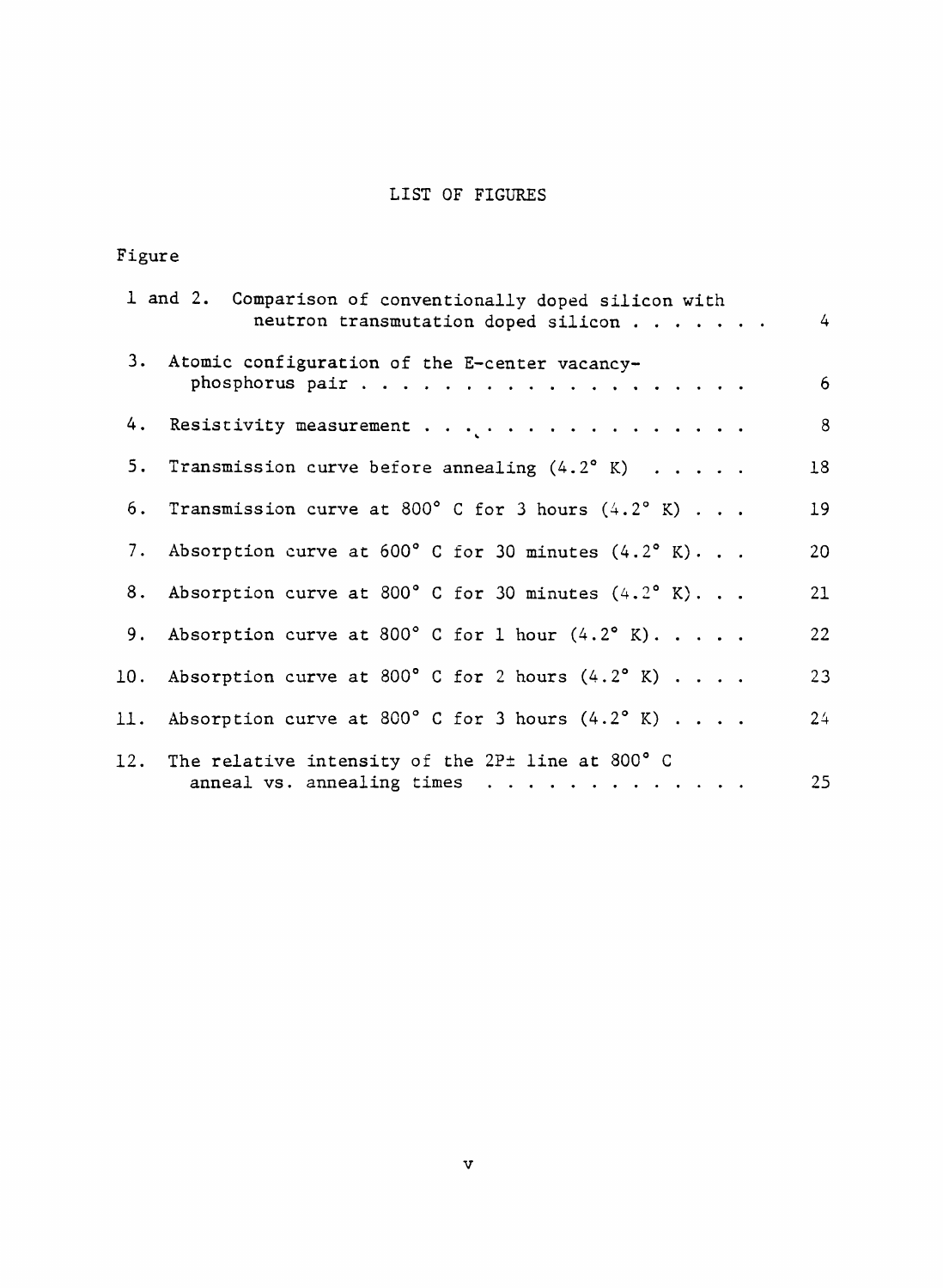#### CHAPTER I

#### INTRODUCTION

The purest silicon available today contains residual boron, a shallow acceptor, in concentration of the order of  $10^{12}$  B/cm<sup>3</sup>. These boron impurities cause some problems in the operation of certain silicon devices. These problems can be eliminated if nearly exact compensation of the boron acceptors is accomplished by the addition of shallow donors.

The new technique of neutron transmutation doping (NTD) has been shown to be a useful method of producing a controllable and uniform phosphorus dopant.<sup>1</sup>

Reactor facilities provide a source of thermal neutrons, which, by the  $(n, \gamma)$  reaction, produce stable<sup>31</sup>P isotope. However. this thermal flux which is always accompanied by a fast neutron component produces radiation damage. The defect structures resulting from irradiation can be healed by heating.

As annealing occurs, the valence electrons of phosphorus are released from defects and the spectra of neutral phosphorus can be excited by far infrared absorption.

The purpose of this research is to investigate the effects of temperature and time of anneal on the healing of defects as determined by the growth of optical activity of neutral phosphorus. These

 $\mathbf 1$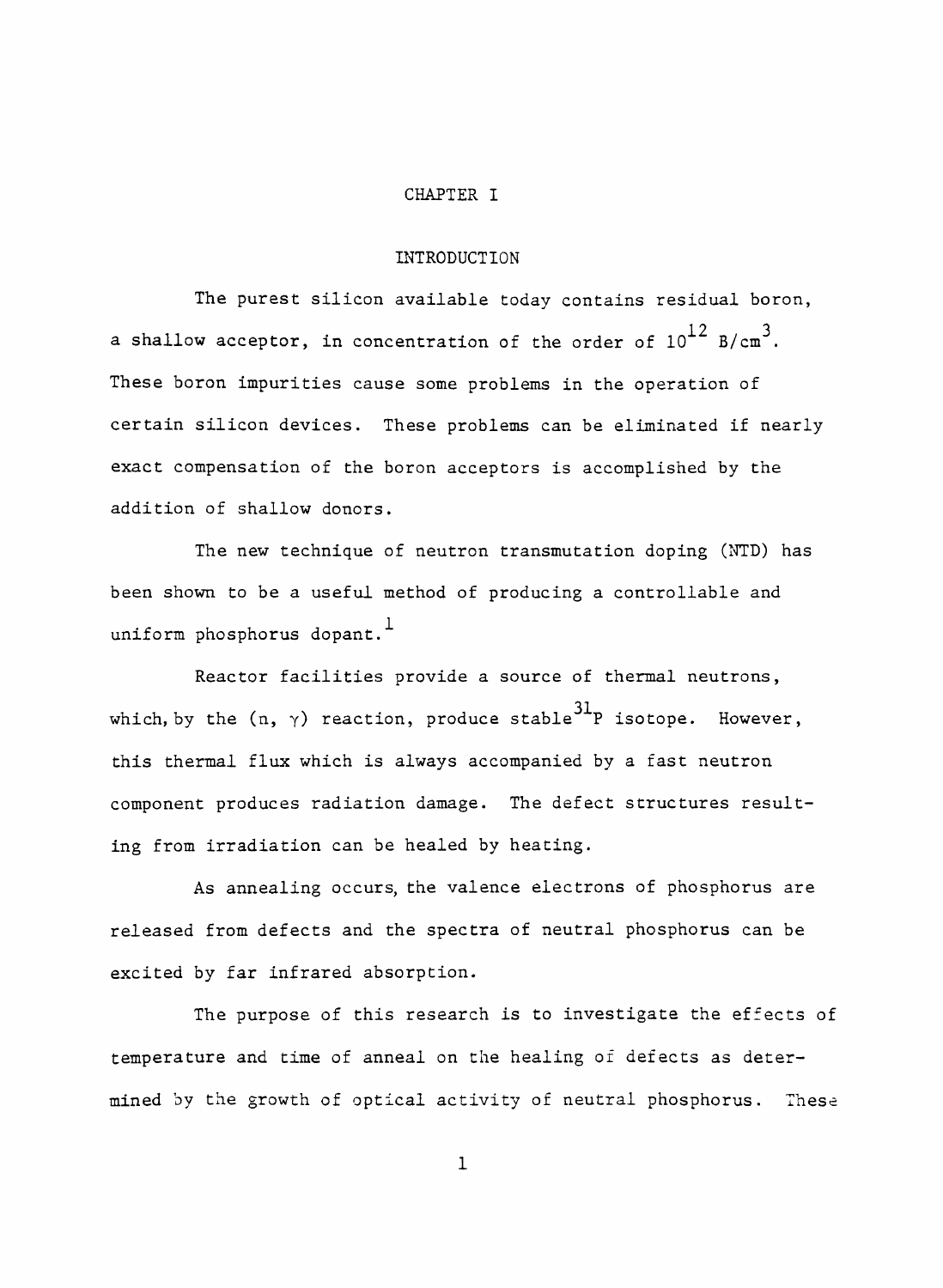results will be compared with those found by the change of resistivity of NTD silicon with annealing.

In Chapter II the problem will be discussed in detail. The experimental apparatus and procedures will be described in Chapter III. Chapter IV presents the data and analysis and Chapter V gives the results and conclusion.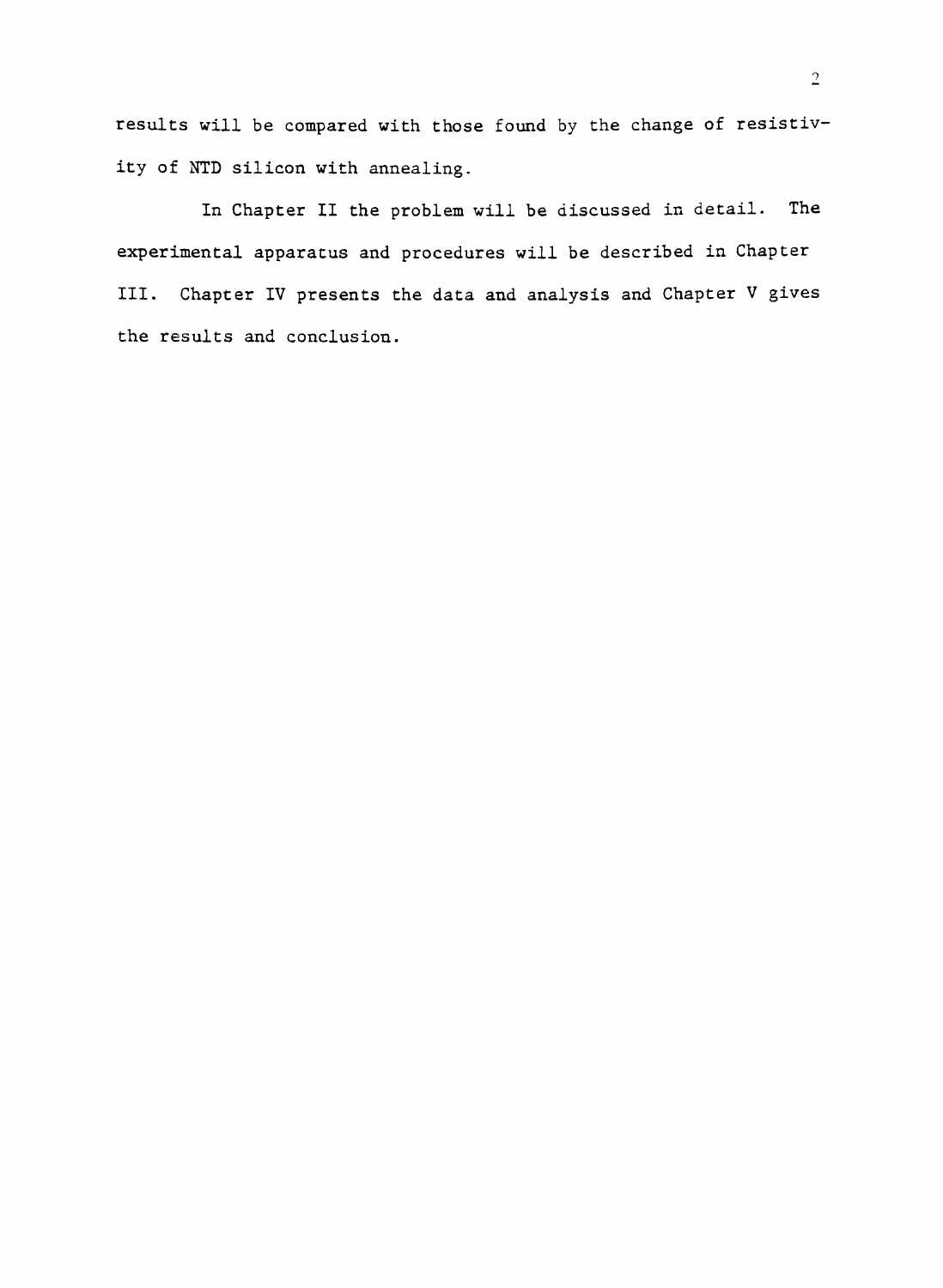#### CHAPTER II

#### DISCUSSION OF PROBLEM

#### II.1. Advantage of NTD silicon

Since conventional techniques such as zone leveling<sup>2</sup> and 3 crystal growing require the simultaneous control of several kinetic processes including evaporation, segregation and vapor-liquid reaction, it can be expected that their satisfactory implementation on a routine basis will require considerable ingenuity.

The NTD technique is a different approach to the problem of preparation of uniform resistivity n-type silicon at any desired level. The major advantages of the NTD process are:

- 1. A real and spatial uniformity of dopant distribution.
- 2. Precise control of doping level.
- 3. Elimination of dopant segregation at grain boundaries in polycrystalline silicon.
- 4. Superior control of heavy atom contaminants.

Figure  $1^{\frac{1}{2}}$  is a schematic representation of spreading resistance traces across a wafer diameter for conventionally doped and NTD silicon. This shows that the homogeneity of resistance in NTD-Si is better than conventionally doped silicon. This homogeneity is a result of a homogeneous distribution of silicon isotopes in the target material and the long range of neutrons in silicon. Doping accuracy is a result of careful neutron flux integration. From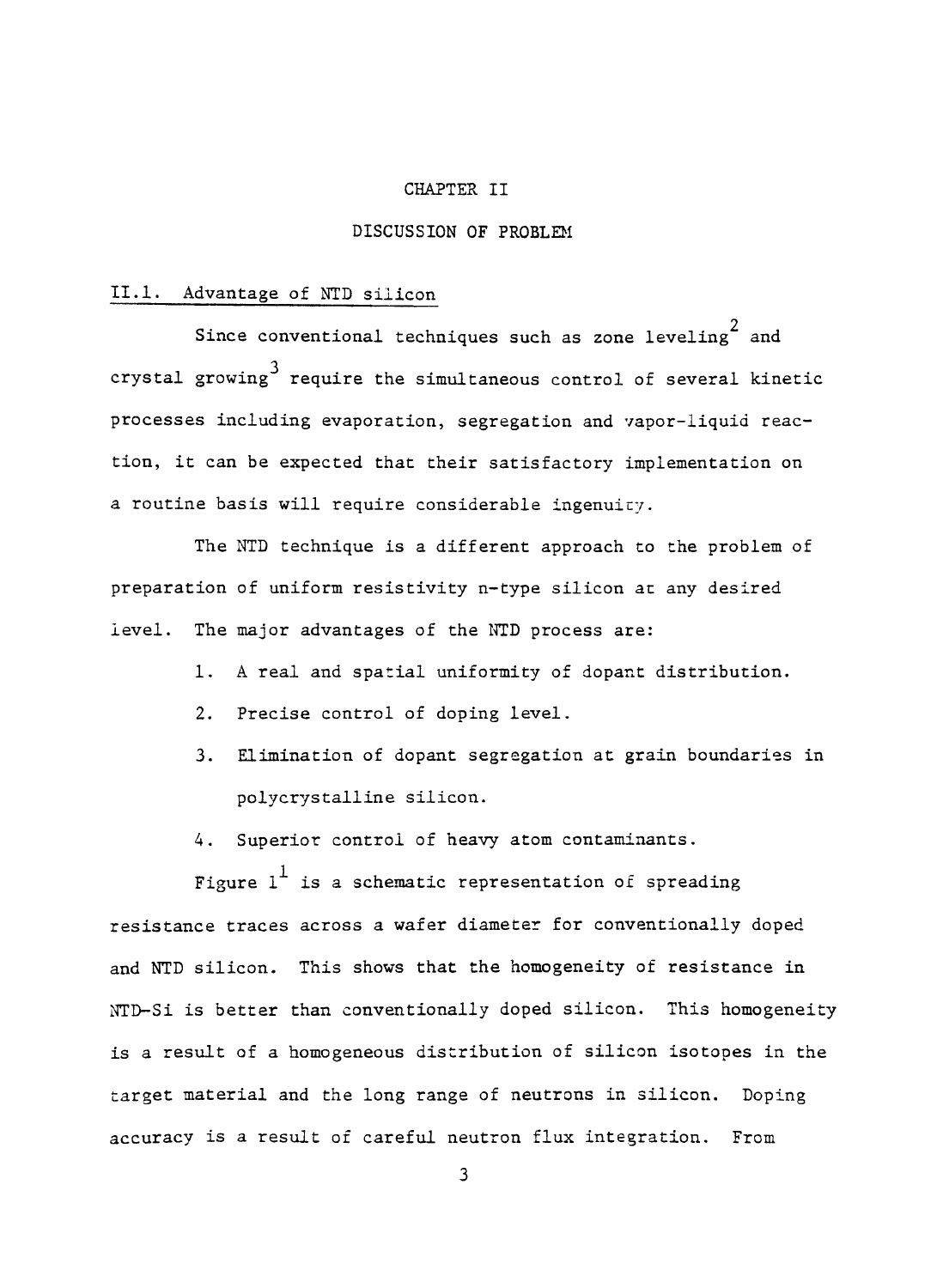

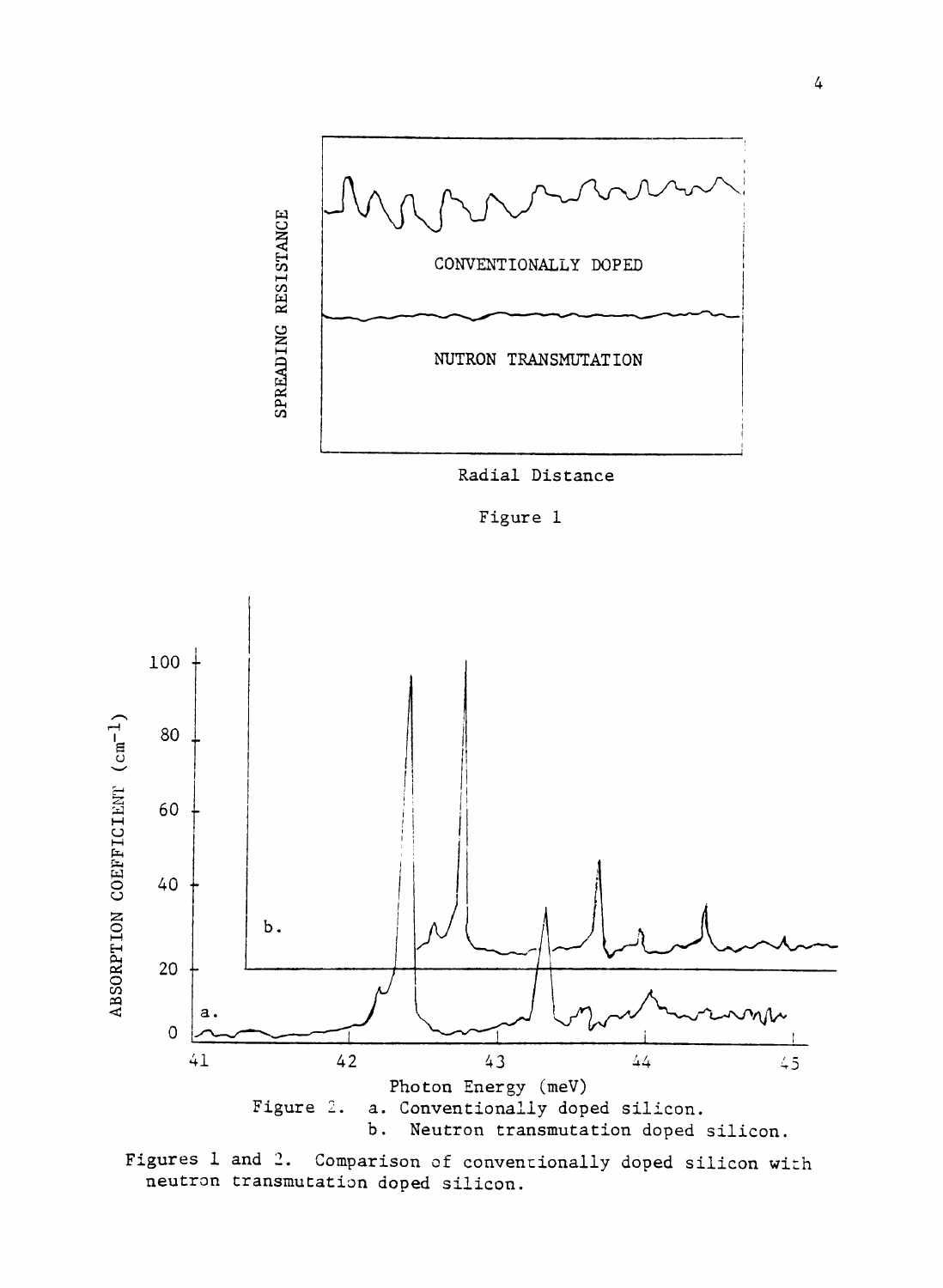4 Figure 2 one can also see that the conventionally doped silicon has a broader excitation spectrum (a) than NTD-Si (b). It has been suggested that electrically inactive impurities can produce such a broadening.<sup>5</sup>

However, the NTD process also creates damage in silicon and certain defect structures from this damage will trap the phosphorus.

### II.2. Radiation damage

The processes of neutron transmutation in silicon are:

 $28_{\rm ci}$  (p  $\omega$ )  $29_{\rm ci}$ Si  $(n, \gamma)$  si  $^{29}$ Si (n,  $\gamma$ )  $^{30}$ Si  $\overline{S}$  (ii,  $\overline{S}$ ) Si  $\overline{S}$  $30c_i (r x)^{31}c_i \rightarrow ^{31}P$  $S = \langle n, y \rangle$   $S =$ 

The first two reactions produce no dopants, the third reaction produces  $31$  P, the desired donor dopant. In addition to these reactions several radiation damage mechanisms can contribute to the displacement of the silicon atoms from their normal lattice positions. These  $are^{\frac{1}{2}}$ :

- 1. Fast neutron knock-on displacements
- 2. Fission gamma induced damage
- 3. Gamma recoil damage
- 4. Beta recoil damage
- 5. Charged particle knock-ons from  $(n, p)$ ,  $(n, \alpha)$ , etc. reactions.

This damage will form many point defect structures. These defects are thought to contain vacancies, for example, the A center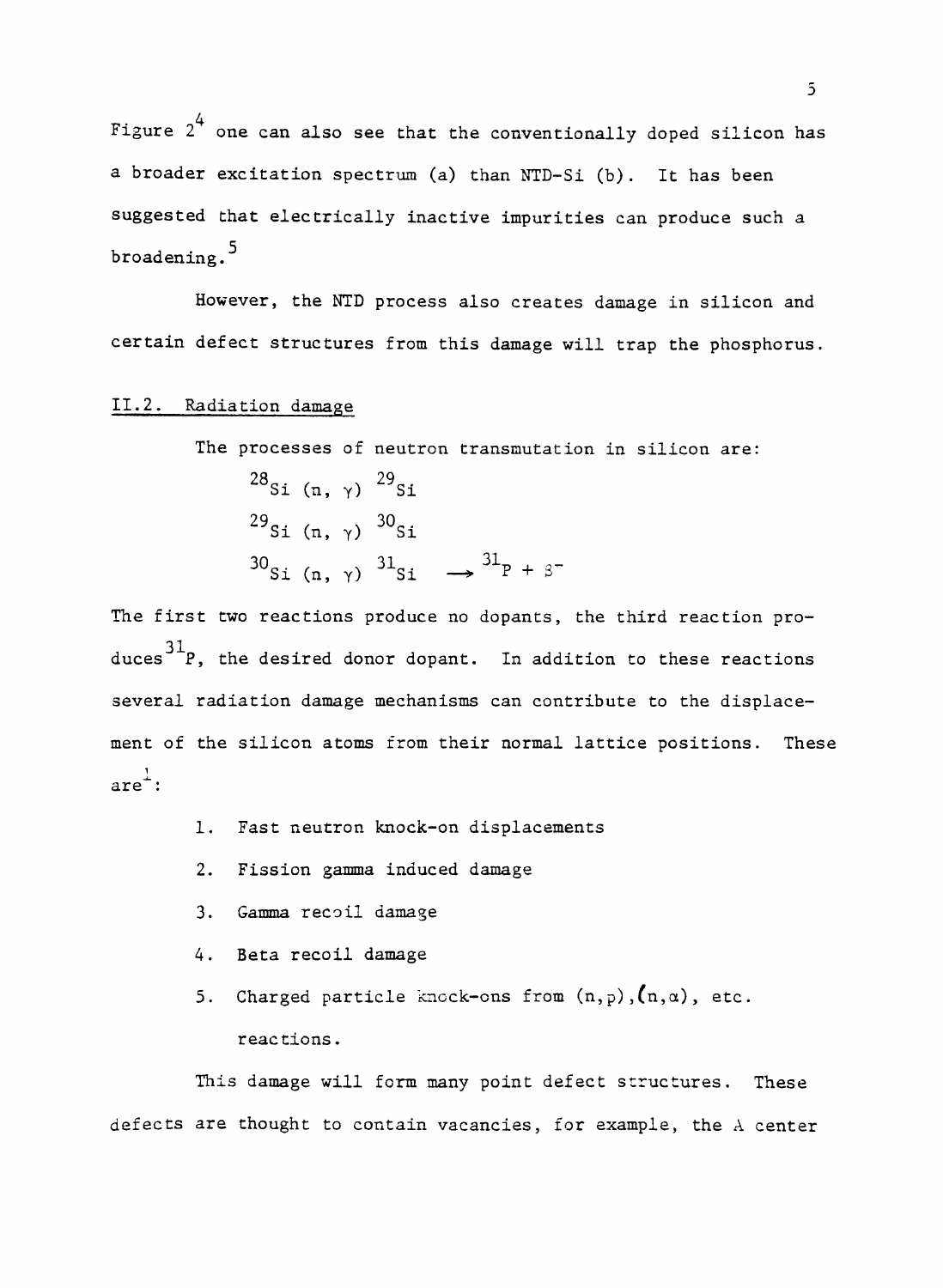vacancy oxygen complex is a single oxygen atom in a lattice vacancy and contains a Si-O-Si and a Si-Si molecule. The defect structure which traps the phosphorus is the E center vacancy-phosphorus pair (Figure 3). Initially there are four broken bonds around the vacancy trapped next to the substitutional P atom impurity. Because of the extra nuclear charge of the P atom two electrons are accomodated in its orbital with opposite spins. Two of the remaining atoms interact via an electron pair bond  $(Si_{\gamma}$  and  $Si_{\gamma})$  leaving an unapired electron in the orbital of the remaining Si atom  $(Si_1)$ .

Since the NTD phosphorus is bound in the E-center after irradiation but before annealing, electronic excitation by far infrared radiation does not occur. As the annealing temperature is increased the E-center defect will change and finally heal with the release of the bonding electron making the phosphorus neutral. As this occurs phosphorus absorption lines will appear in the spectrum and the sample converts from p-type to n-type.

[Oil]



Figure 3. Atomic configuration of the E-center vacancyphosphorus pair.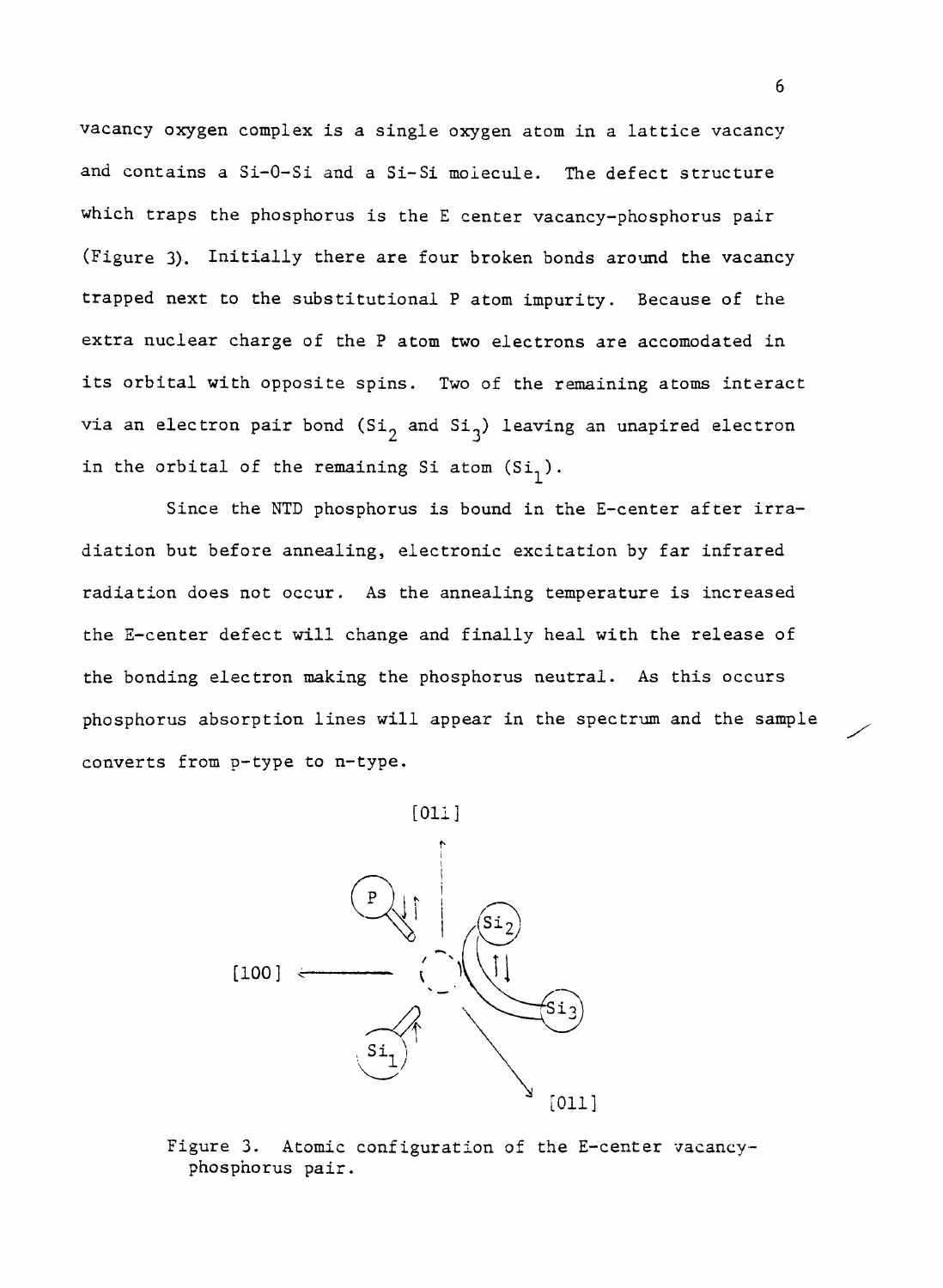## II.3. Results of other experiments

Electrical, optical, x-ray and electron microscope techniques have been used to investigate radiation damage and annealing in NTD silicon. For example, M. Tanenbaum<sup>28</sup> after annealing samples at 800 $^{\circ}$ 4  ${\tt C}$  for  $1$  hour obtained a predicted resistivity.  ${\tt C.}$  Jagannath $^{\top}$  annealed NTD silicon at 800° C for 2 hours and obtained an infrared absorption spectrum which is better than for conventionally doped silicon (Figure 2). B. Larson<sup> $\prime$ </sup> found that annealing of the sample at 800°C for 30 minutes affected the recovery of the electron mobility. Recently, Meese<sup>8</sup> determined the resistivity of NTD silicon for isochronal annealing with a typical result being shown in Figure 4. The samples were annealed at each temperature for only 15 minutes. The conclusions are briefly as follows: the sample was p-type at the start of the anneal and converted to n-type at about 800° C. The large the activation of phosphorus resulting in a type conversion from p-type to n-type.

## II.4. Optical absorption

The introduction of a group V impurity, such as phosphorus, into a perfect silicon lattice produces an electron loosely bound to the neutral impurity ion. At room temperature electrons are removed from the impurity sites by thermal excitations and exist as free donors in the crystal, while at liquid helium temperature nearly all these electrons are bound to specific impurity sites and occupy the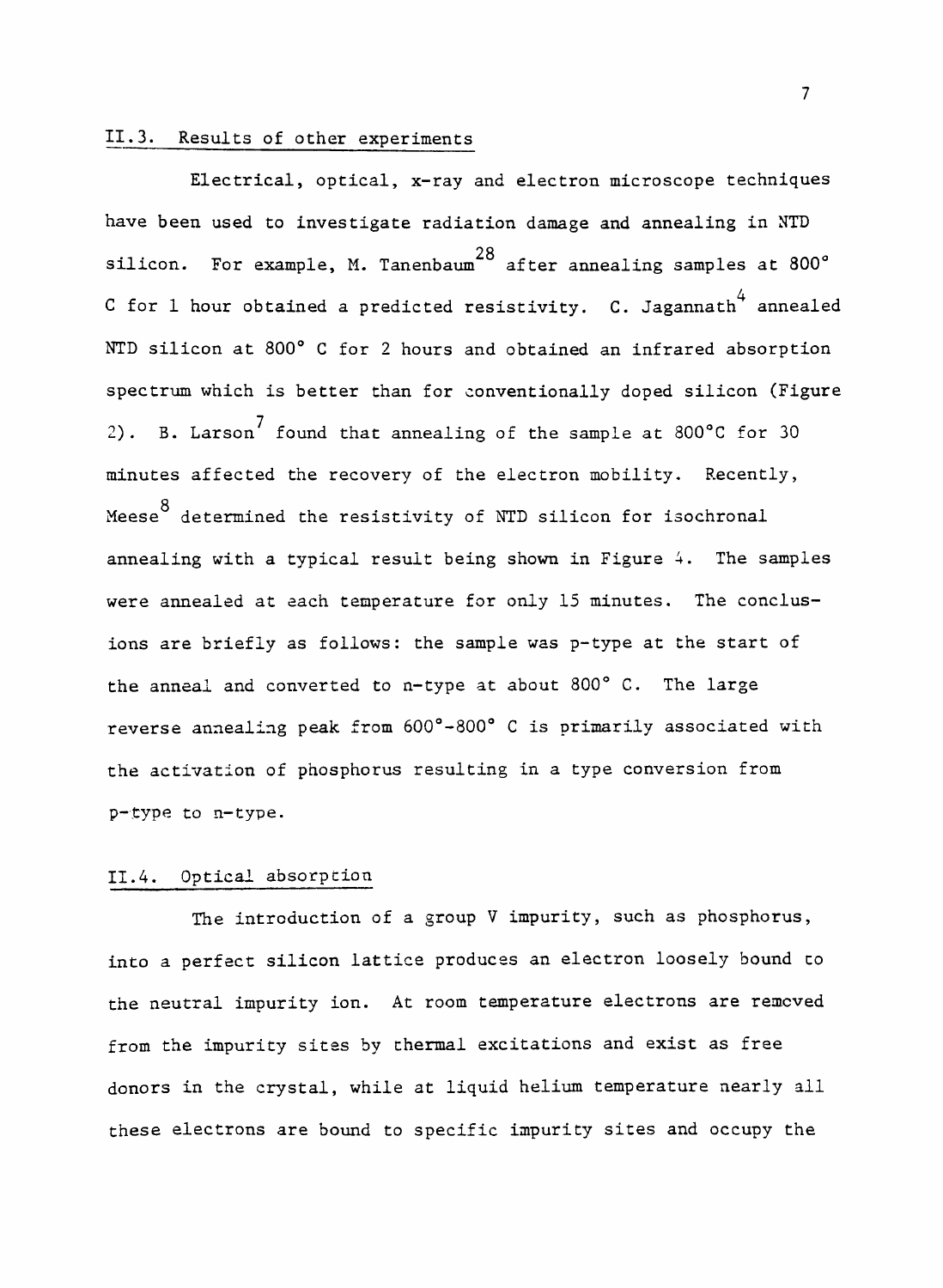

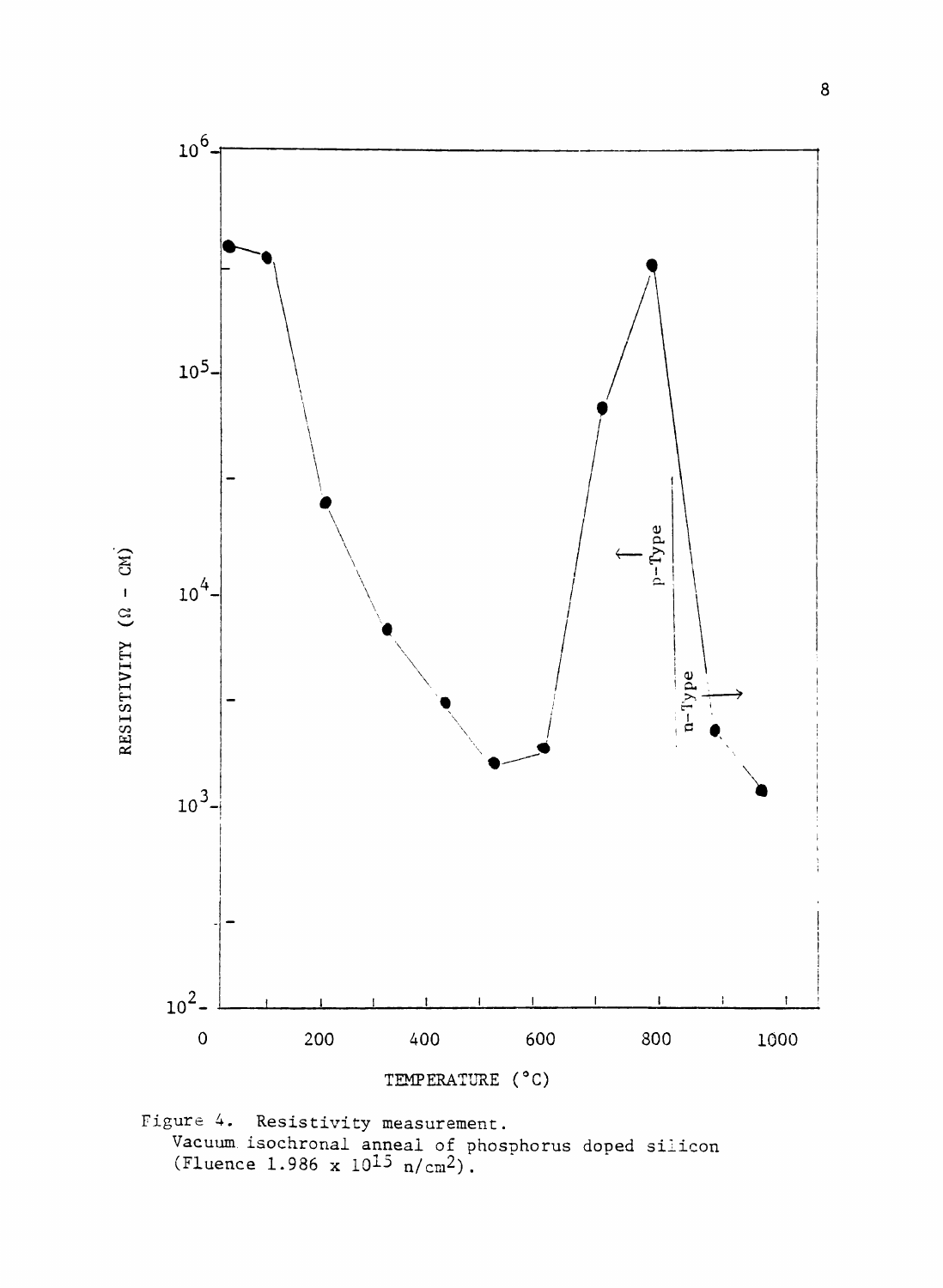lowest energy state. In phosphorus doped silicon, infrared absorption takes place through the excitation of bound electrons from the ground to excited states. This leads to a line spectrum. Table 9 II.1 lists observed phosphorus infrared absorption lines.

After neutron doping, the electrons of phosphorus bond the vacancy centers as previously described. Annealing releases the valence electron from the bond structure and infrared absorption can then take place through the excitation of these electrons. Absorption spectra will be taken for samples with various annealing temperatures and times to determine the rate at which neutral phosphorus is formed which assumed is the rate at which defects involving P (mainly Ecenters) are healed.

The samples will be annealed at 200° C intervals until the phosphorus absorption no longer increases.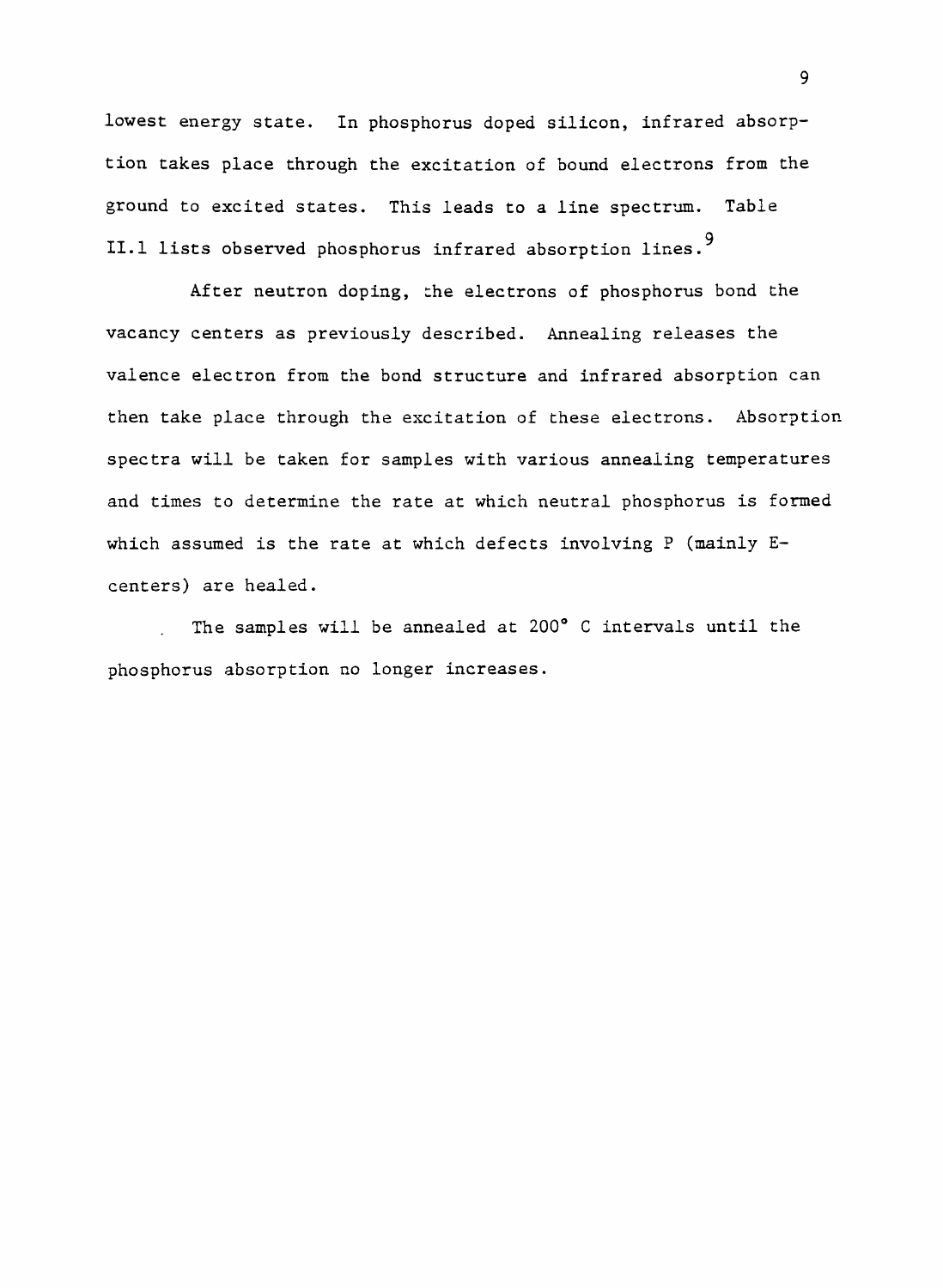| Identification  | Donor Peak Position cm <sup>-1</sup><br>$±0.04cm-1$ | Observed<br>Lines            |
|-----------------|-----------------------------------------------------|------------------------------|
| $2P_{O}$        | 275.08                                              | $2P_+ - 2P_O$                |
| $2P_{\pm}$      | 315.93                                              | $3P_0 - 2P_+$                |
| 3P <sub>O</sub> | 323.40                                              | $4P^O - 2P_+$                |
| $4P_0$          | 340.87                                              | $3P_{+}$ - $2P_{+}$          |
| $3P_{\pm}$      | 342.38                                              | $4P_{\pm}$ - 2P <sub>+</sub> |
|                 | 348.77                                              | $4F_{+}$ - $2P_{+}$          |
| $4P_{\pm}$      | 349.87                                              | $5P_{\pm} - 2P_{\pm}$        |
| $4F_{\pm}$      | 352.27                                              | $5F_{\pm}$ - 2P <sub>+</sub> |
|                 | 354.31                                              | $6P_{\pm} - 2P_{\pm}$        |
| $5P_+$          | 355.77                                              |                              |
| $5F_+$          | 357.36                                              |                              |
| $6P_+$          | 358.78                                              |                              |
|                 | 359.80                                              |                              |
| $7P_{\pm}$      | 360.70                                              |                              |

## OBSERVED PHOSPHORUS INFRARED ABSORPTION LINES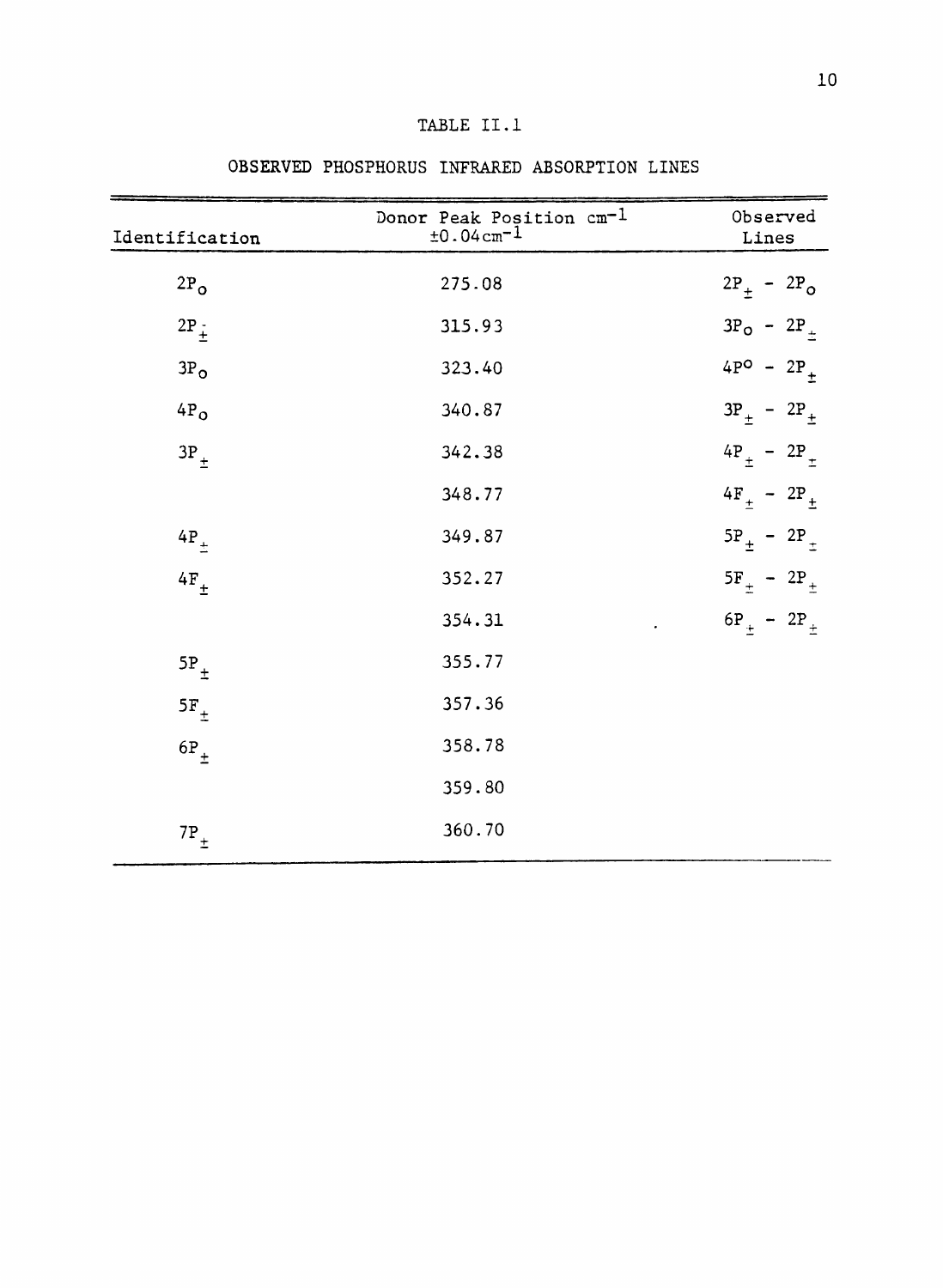#### CHAPTER III

#### EXPERIMENT

#### III.l. Apparatus and procedures

Because the apparatus used in this experiment is described in detail in the dissertation of B. Covington,  $^{10}$  only a brief description of the procedures and apparatus will be presented.

In order to assure that the electrons will be excited from the ground state only and to prevent lattice vibration from affecting the absorption lines, the sample will be held at liquid helium temperature (4.2° K).

The sample, after annealing, was attached to the brass plate of the sample holder on which a calibrated (1.5° to 100° K) germanium resistance thermometer was mounted. The sample holder had a 1.2 x 1.2 cm hole through which the light passed to the sample.

The sample holder with sample was then put into the liquid helium cryogenics dewar one end of which has two windows. The light from the Fourier Spectrophotometer source passed through the window, hit the sample, and the transmitted part was subsequently detected by a Golay cell. The sample was maintained at about 4.2° K by allowing liquid helium gas to pass over it. The transmitted light was detected by a Golay cell which transmitted an electrical signal to the analoque to digital converter. The converter transmitted the digitized signals to the interfacing wave analyzer which performed a Fourier

11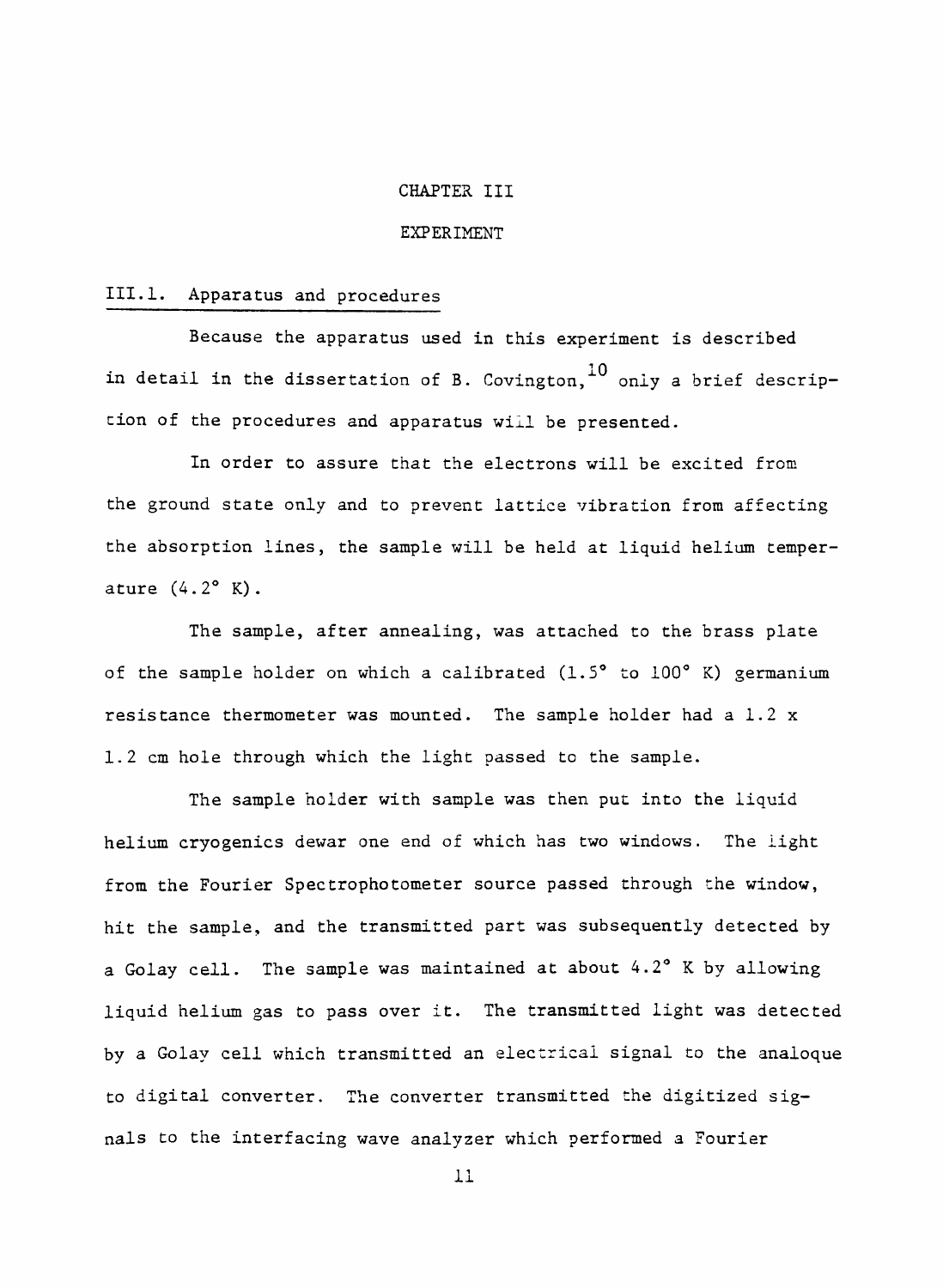transform of the interferogram. The intensity versus frequency curve was then printed by a standard Teletype machine.

## III.2. Preparation of silicon sample

The silicon samples were irradiated in the Omega West Reactor at Los Alamos Scientific Laboratory and prepared from floating-zone refined material.

The sample was cut to  $1.5 \times 1.5$  cm size just larger than the hole of the sample holder and then polished until an acceptable thickness of about 1 mm was reached. The sample was etched in a mixture of 5 parts concentrated HNO<sub>3</sub> to 1 part concentrated HCl, rinsed in deionized water and then placed in a furnace for annealing at various temperatures and times. The samples were annealed in air and were placed on pure silicon blocks to prevent absorption of foreign materials during anneal. After each anneal the sample remained in the furnace for about 1 day to slowly cool before using.

The samples used in this experiment had a phosphorus concentration of about 1 x  $10^{15}/cm.^3$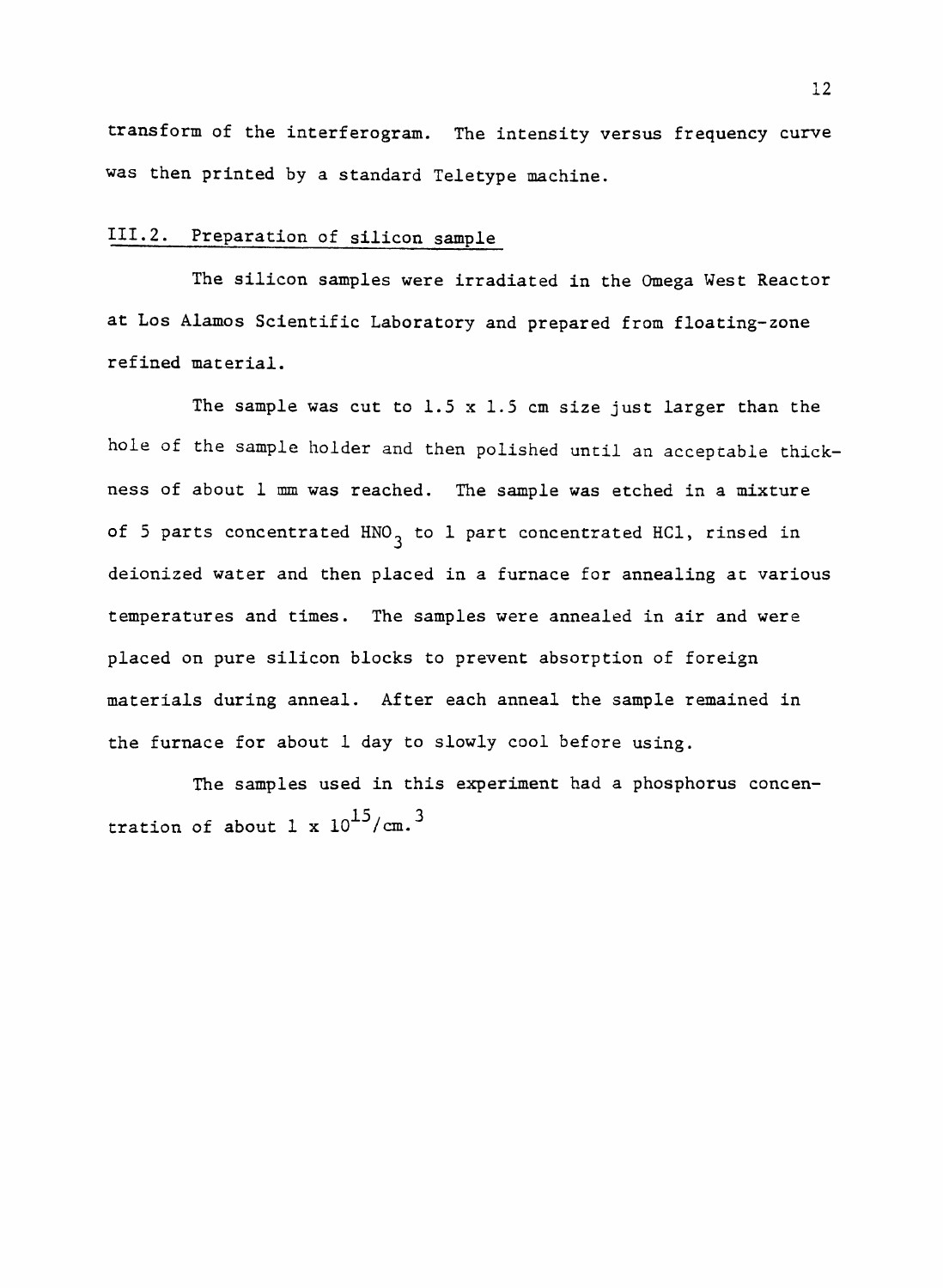#### CHAPTER IV

### DATA AND DATA ANALYSIS

The spectral data are displayed in Figures 5-11. The frequency range shown is from 268.5 to  $366.2$   $\text{cm}^{-1}$  because the absorption lines which can be observed (Table II.1) are within this region. All the spectra are taken with the samples at liquid helium temperature.

Figure 5 is the transmission versus frequency curve of the sample before annealing but after irradiation. This curve is the result of averaging many runs and is obtained by drawing a smooth curve through the average value of data points. This seems justified since no absorption lines are expected before annealing and no lines consistent with the resolution are seen. This curve can therefore be used as a background since for every spectrum the sample has the same refraction index, reflection surface and thickness.

Figure 6, a typical result, is the average of 3 transmission spectra of the sample which had been annealed at 800° C for 3 hours. Taking the average of several spectra can eliminate random noise as much as possible. The standard deviation of this average is about 5%. In order to see the absorption lines this curve was subtracted from normalized background (Figure 5). In this way the effects resulting from refraction index, reflection loss and thickness are eliminated and the resulting curves should show the effects due to annealing

13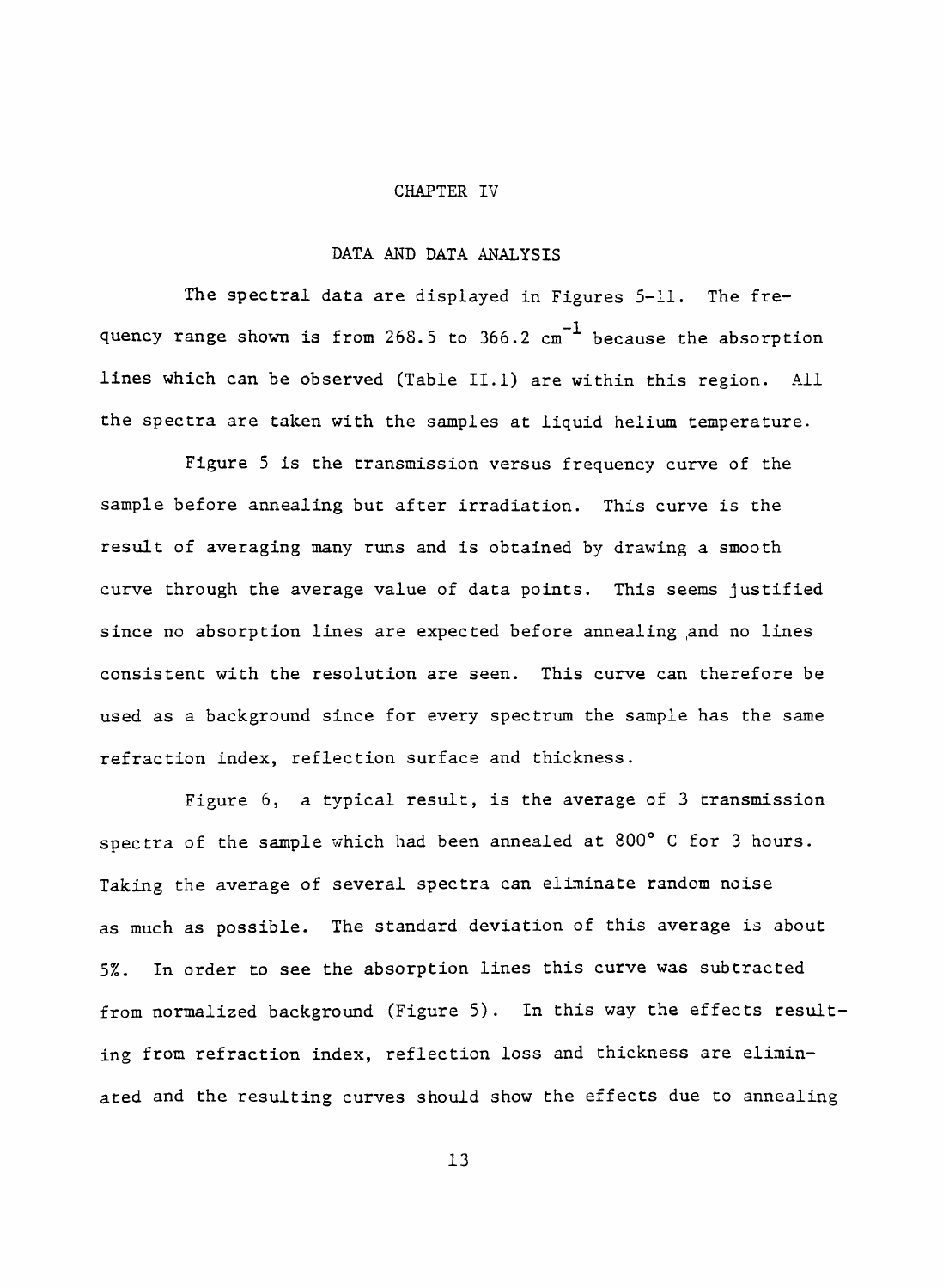only. The result for the 800° C, 3 hour anneal is shown in Figure 11. The results shown in Figures 7-10 were obtained in the same way.

Table IV.1 is the relative absorption intensity of the 2P± line at 800° C for varying times of anneal. To find this intensity the area of 2P± line was measured by first subtracting the unsymmetrical region which is due to noise. The error limits are estimated from the intensity of the noise contribution to the spectra. The data of this table are plotted in Figure 12.

## TABLE IV.1

#### THE RELATIVE INTENSITY OF 2P± LINE FOR

| Anneal<br>Time | 30<br>min. | hr.        | hrs.       | hrs.       |
|----------------|------------|------------|------------|------------|
| Inten-<br>sity | $26 \pm 6$ | $42 \pm 3$ | $63 \pm 3$ | $66 \pm 4$ |

## VARIOUS ANNEALING TIMES AT 800° C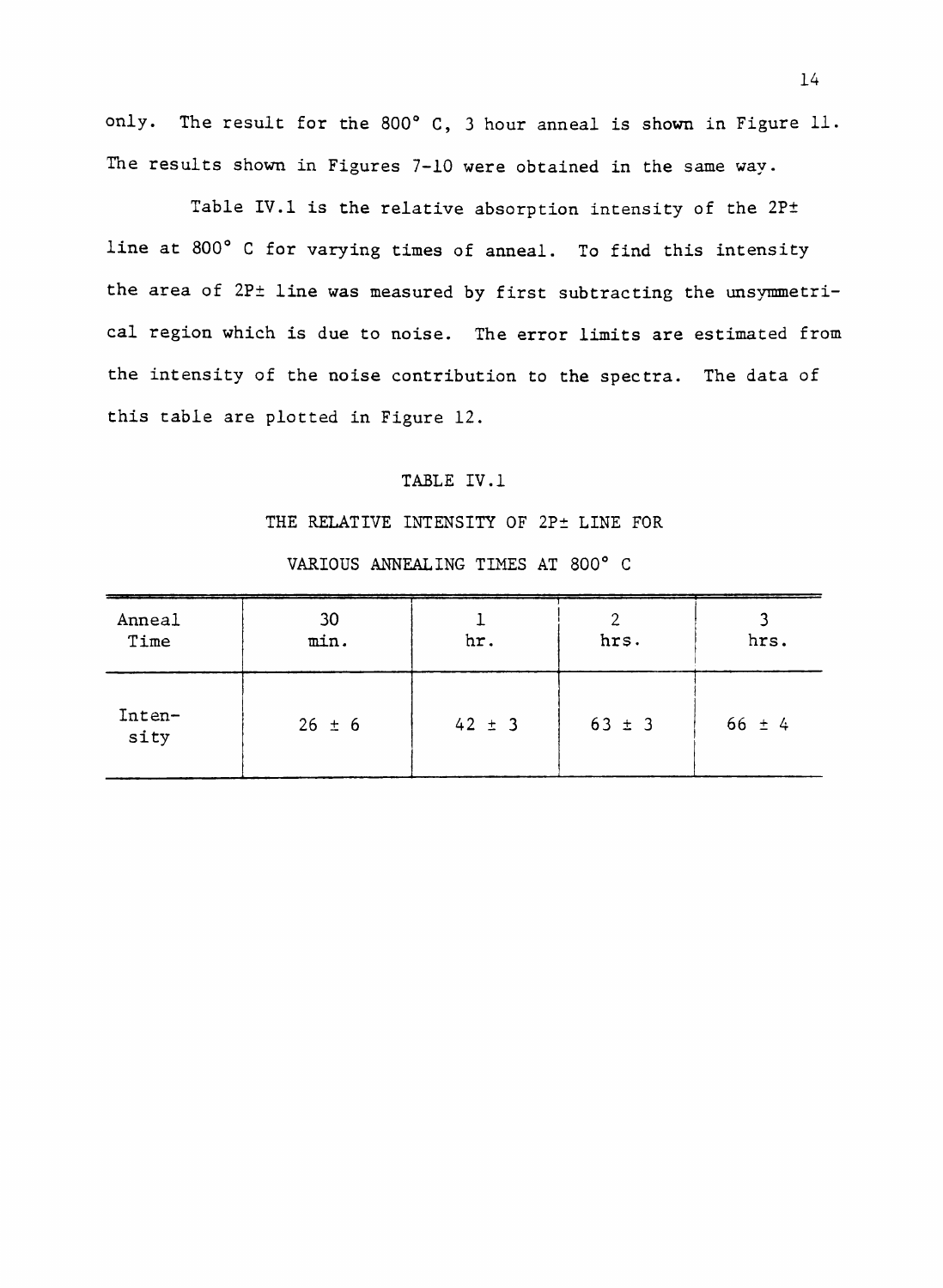#### CHAPTER V

#### RESULTS

#### V.l. Interpretation

Neutron irradiation of silicon produced defects which are effective in trapping carriers. These defects exhibit characteristic annealing behavior which has been investigated by determining the absorption spectra of phosphorus donors in NTD silicon as a function of annealing tempratures and times.

The sample was first annealed at 200° C, 400° C and 600° C for 30 minutes. Spectra taken after each of these annealings show no absorption lines. Spectra for annealing temperatures of 200° C and 400° C are similar to that at 600° C shown in Figure 7, none of which show phosphorus absorption peaks.

Figure 4 shows that for annealing temperatures of 600° C or less the sample is still p-type. Therefore no absorption lines of phosphorus should appear in these spectra in agreement with these results.

As the sample was annealed at 800° C for 30 minutes, absorption lines began to appear but not very clearly (Figure 8), The results of a continued annealing for a total of 1 hour at 800° C are shown in Figure 9. Absorption lines at 275  $cm^{-1}$ , 317  $cm^{-1}$  are clearly seen with lines at 341 and 366  $cm^{-1}$  not clearly resolved. The source of

15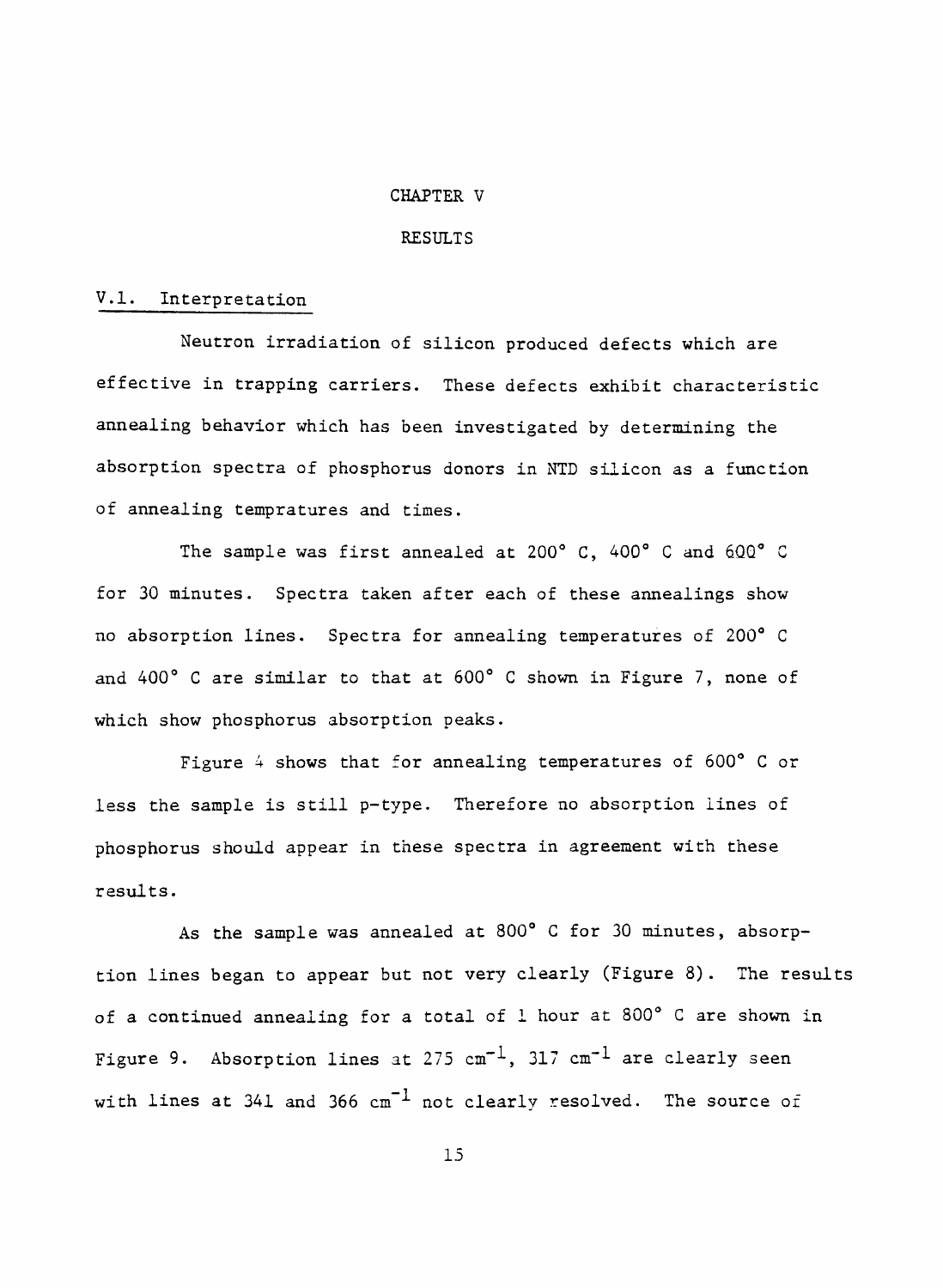the small peaks between 275  $cm^{-1}$  and 317  $cm^{-1}$  is unknown but they are probably due to noise. The sample was further annealed at 800° C for another 1 hour (Figure 10). In this spectrum, other peaks are formed at  $342 \text{ cm}^{-1}$ ,  $350 \text{ cm}^{-1}$  and  $356 \text{ cm}^{-1}$ . These absorption lines are not completely resolved and are still too broad. According to Kogan,<sup>5</sup> the electrically inactive impurities can produce such a broadening indicating that the sample needs to be further annealed. Figure 11 shows the results when the sample was annealed at 800° C for 3 hours. In this spectrum the absorption peaks at 275, 317, 342, 350 and 356 cm<sup>-1</sup> are very clear which are identified with the  $2P_0$ ,  $2P^{\pm}$ ,  $4P^{\pm}$  and 5P± lines, respectively. The small fluctuations in the spectrum are due to noise.

The growth of absorption by phosphorus as shown in Figures 8-11 corresponds to the reverse annealing peak shown in Figure 4 from 600°-800° C. The increasing intensity of the absorption lines is due to the electrical activation of the phosphorus.

Figure 12 shows that the intensity of the absorption lines increased when the annealing time increased. The results for 2 hours and 3 hours annealing are the same within experimental error. This means that for 3 hours annealing at 800° C the absorption intensity of 2P<sup>+</sup> line reaches a maximum so that the defects trapping phosphorus are totally removed.

16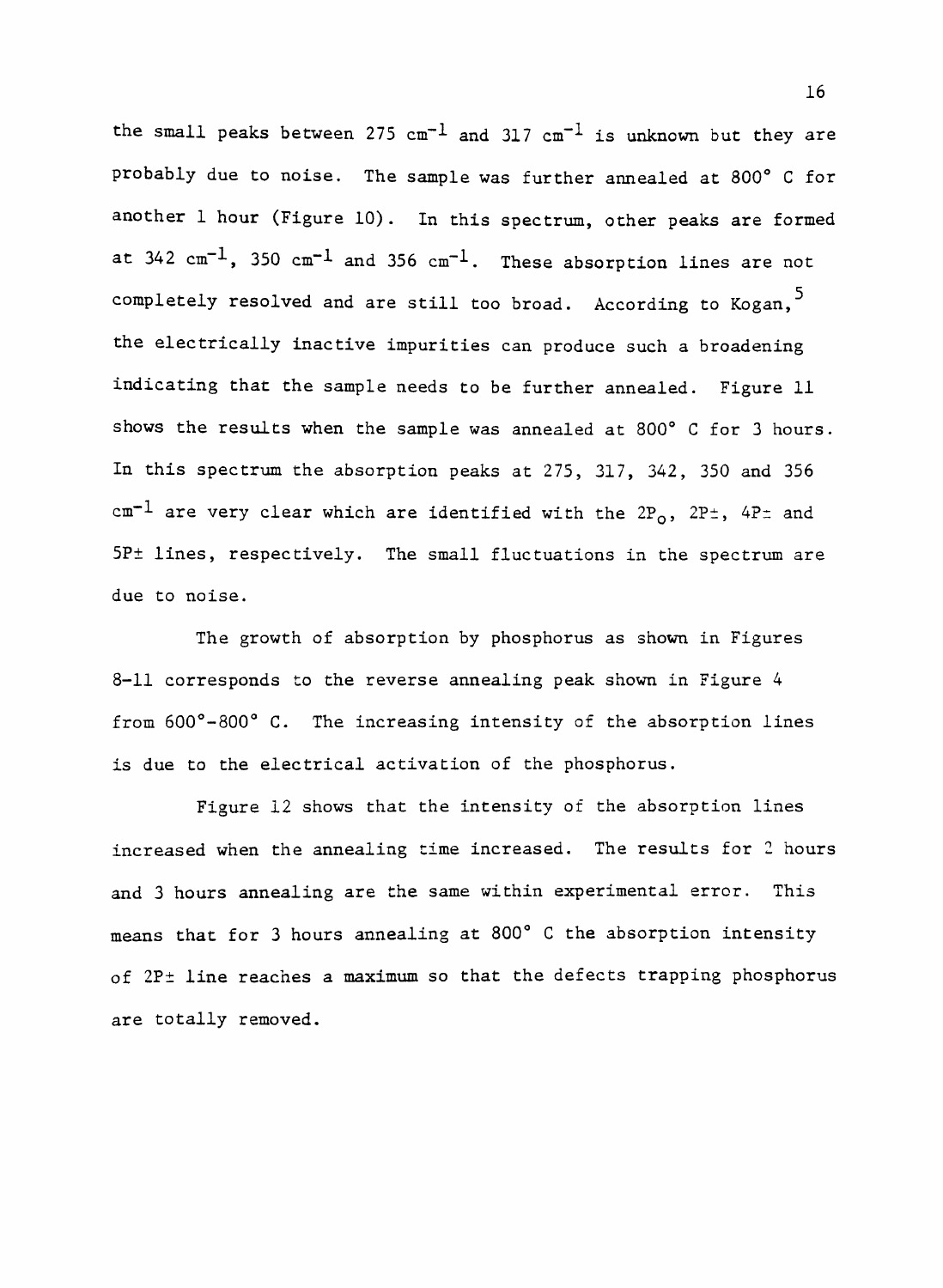## V.2, Summary

A Fourier transform system was used to determine phosphorus absorption lines as a function of frequency for neutron transmutation doped silicon with phosphorus concentration 1 x  $10^{15}$  cm<sup>-3</sup>.

Because of radiation damage, there are many defect structures, some of which trap the phosphorus. At annealing temperatures less than 600° C no absorption lines are seen, therefore no active donors exist. At 800° C the donors become active and the sample begins to be converted from p-type to n-type. After annealing at 800° C for 3 hours all of the defects trapping phosphorus are removed and a uniform n-type silicon results.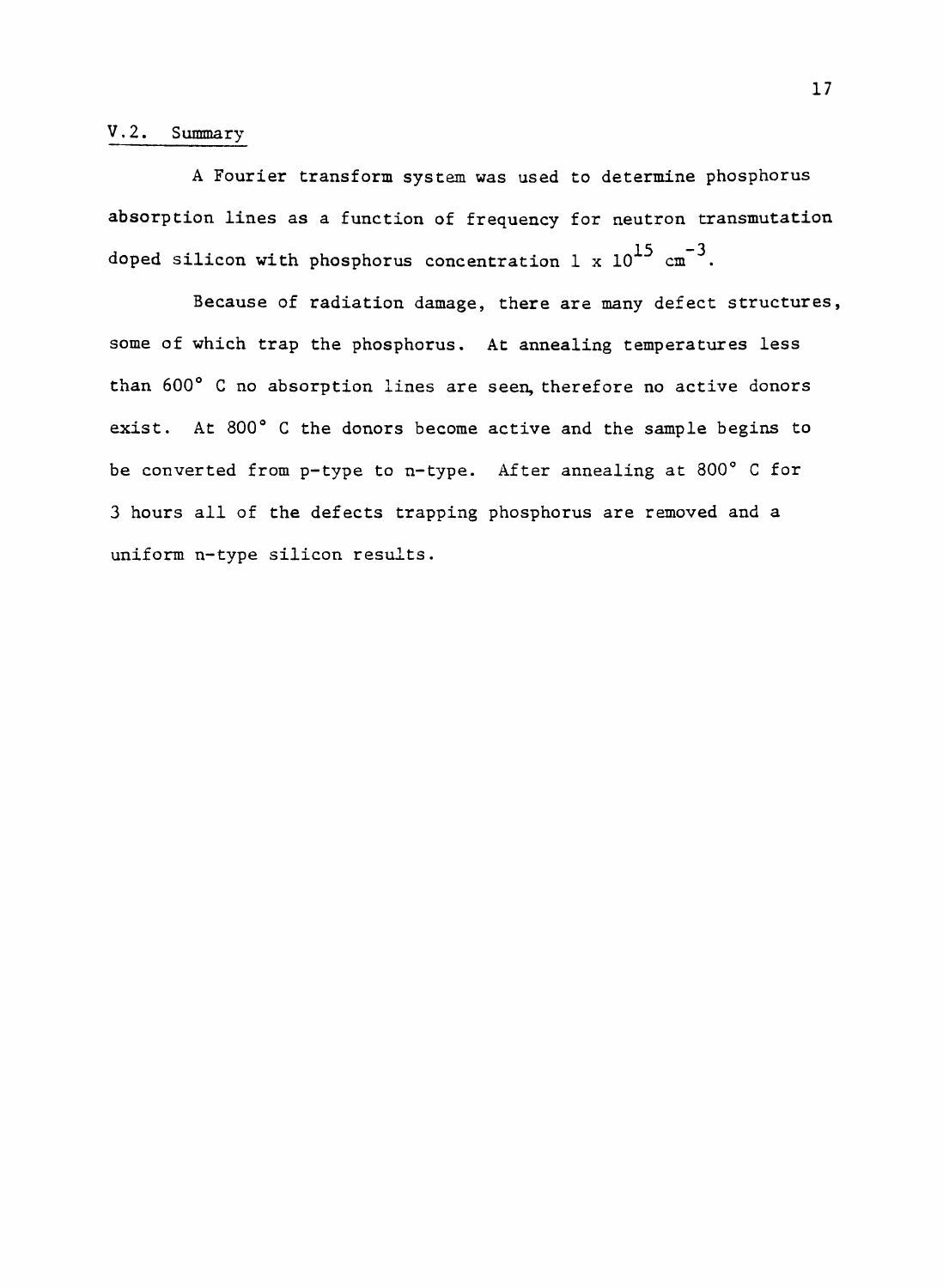

Figure 5. Transmission curve before annealing (4.2° K).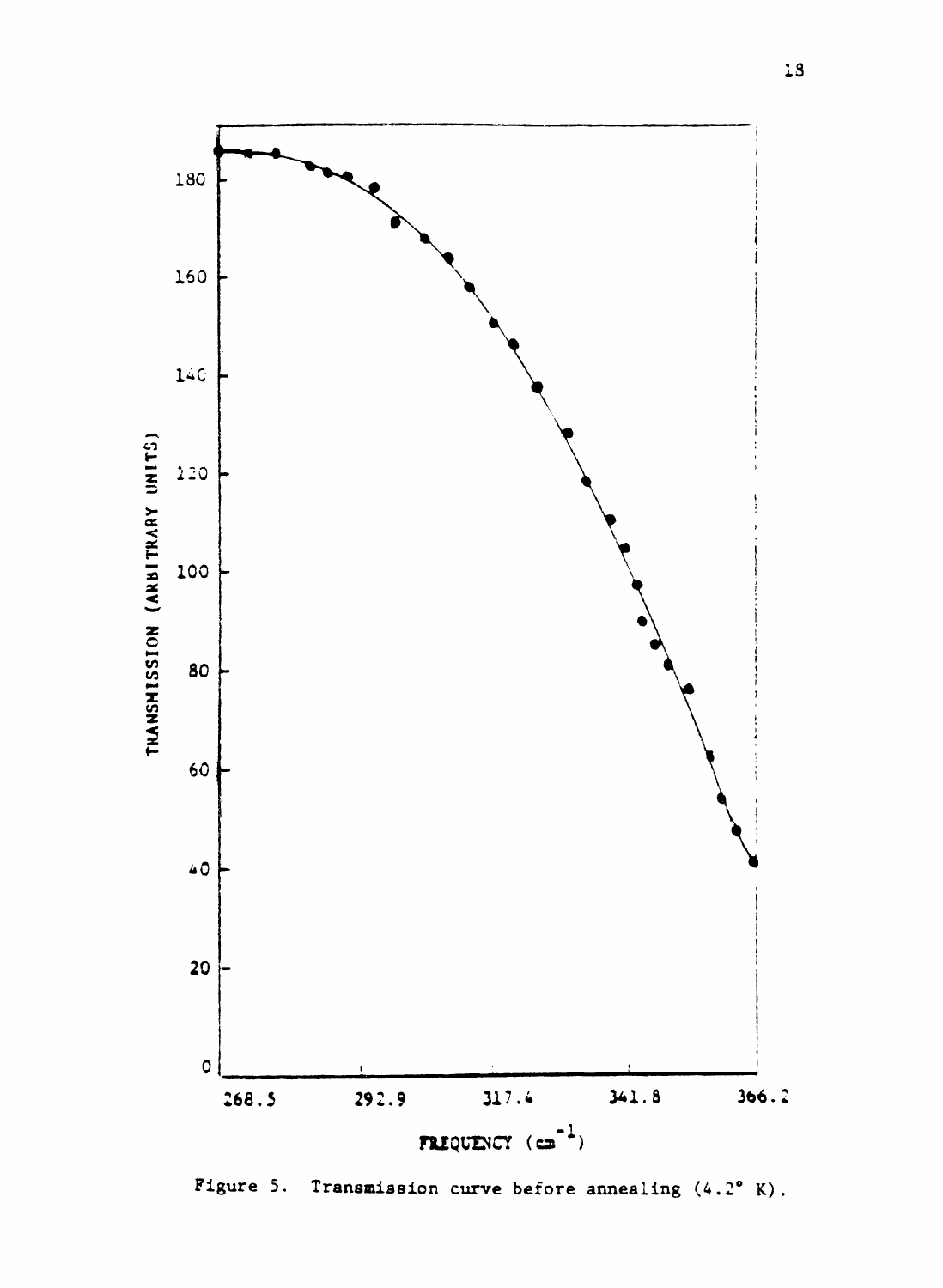

Figure 6. Transmission curve at 800° C for 3 hours (4.2° K).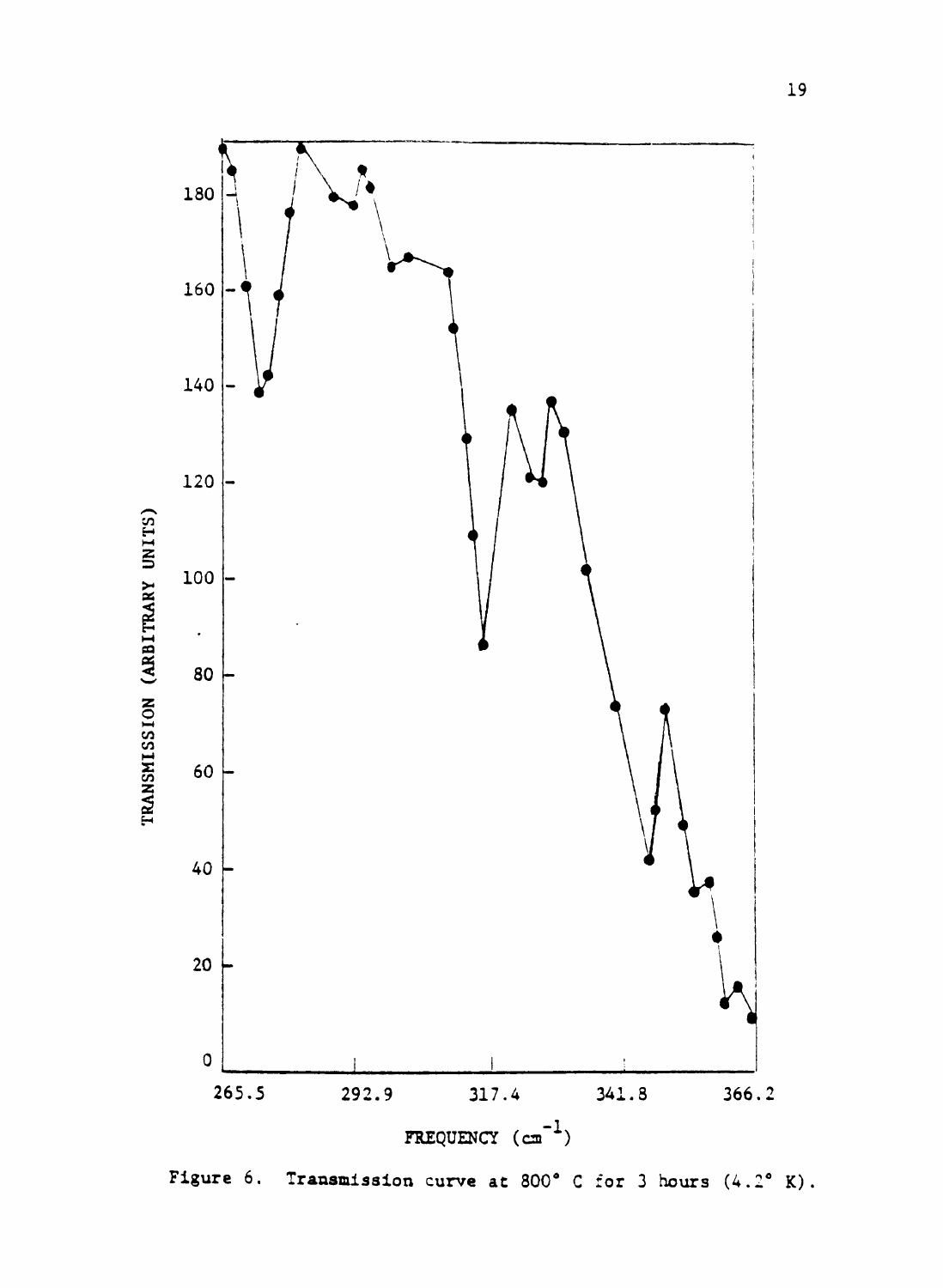

Figure 7. Abscrption curve at  $500^{\circ}$  C for 30 minutes  $(4.2^{\circ}$  K).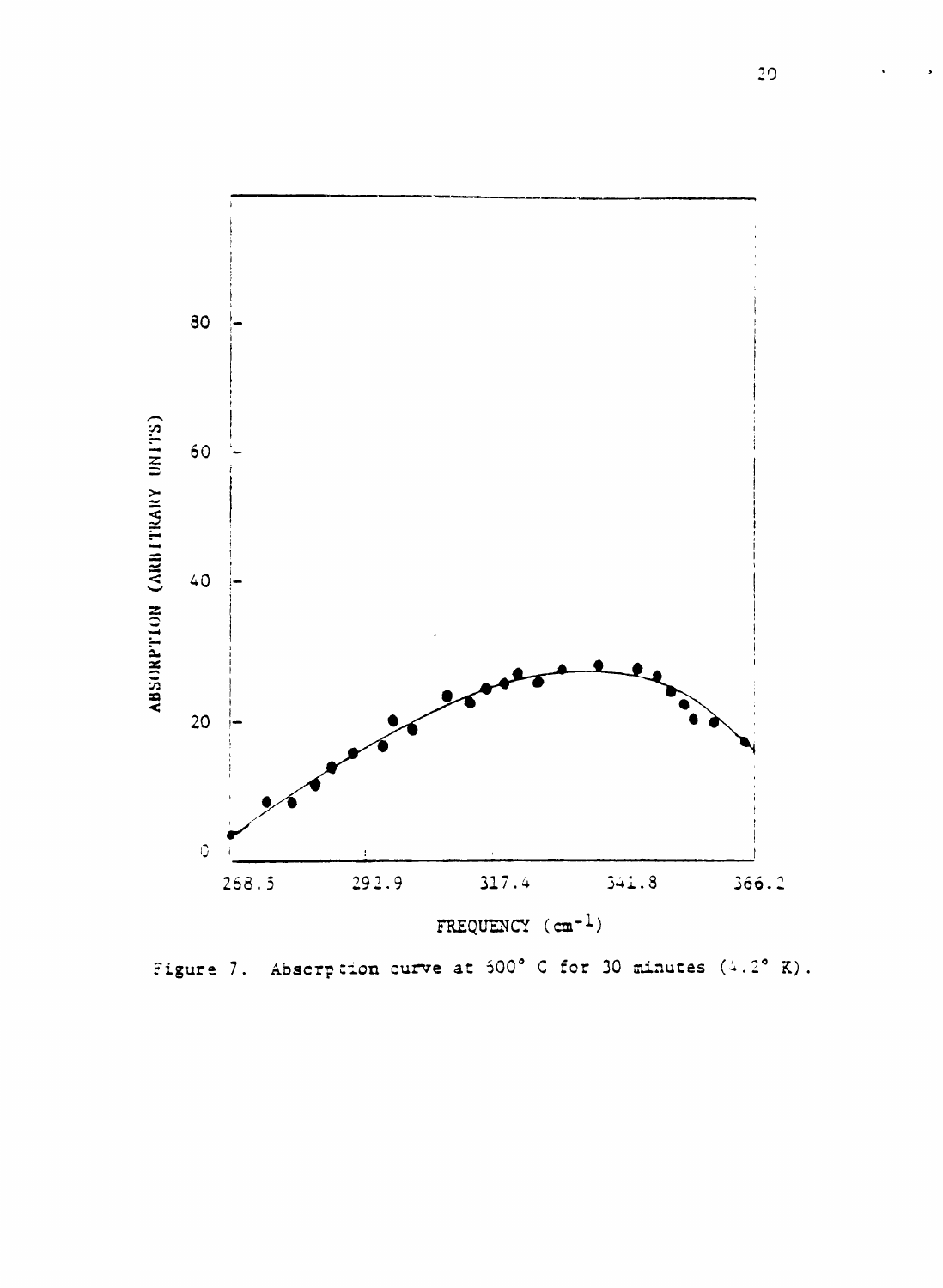

Figure 8. Absorption curve at 800° C for 30 minutes  $(4.2^{\circ} K)$ .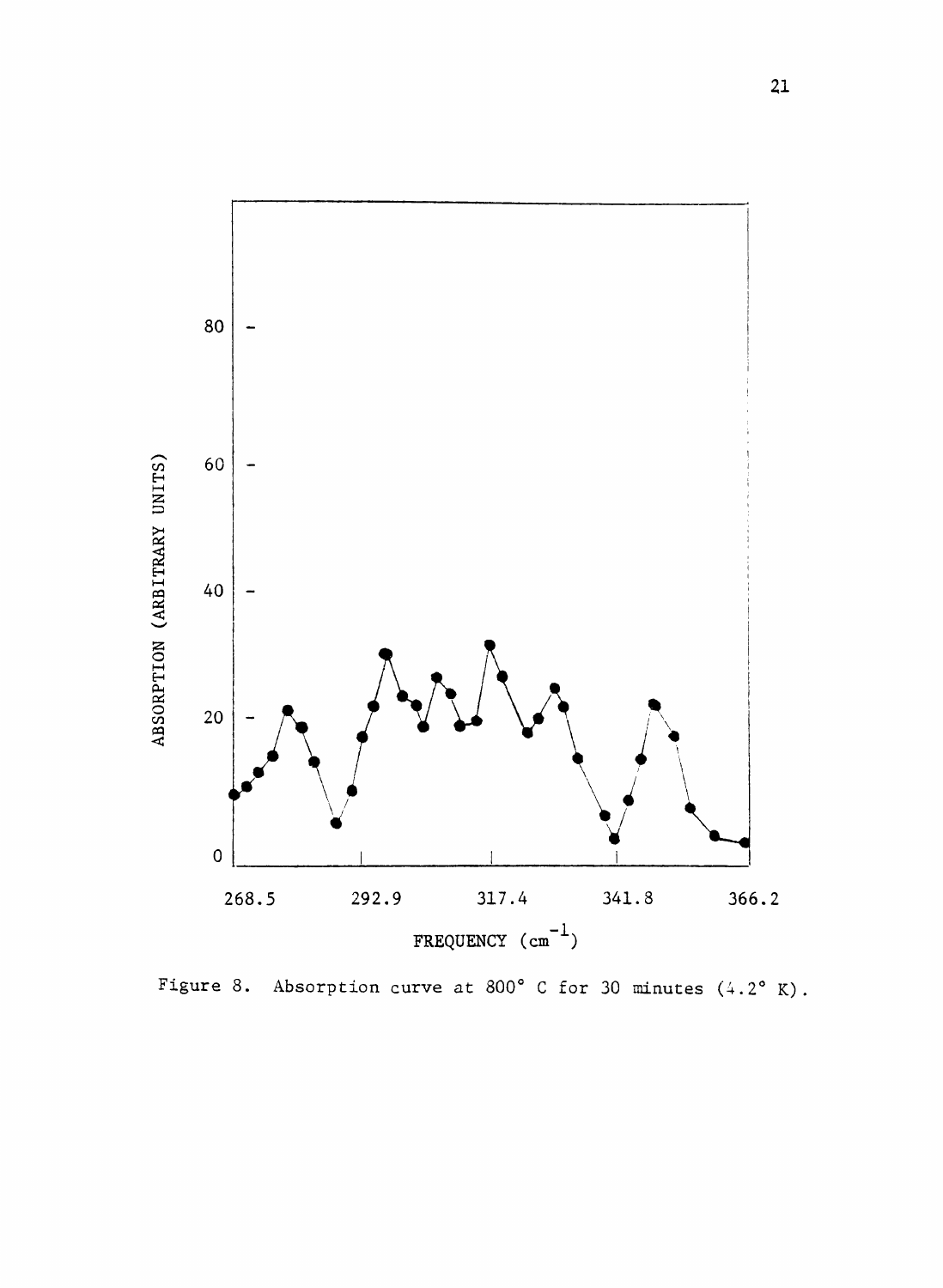

Figure 9. Absorption curve at 800° C for 1 hour  $(4.2^{\circ} K)$ .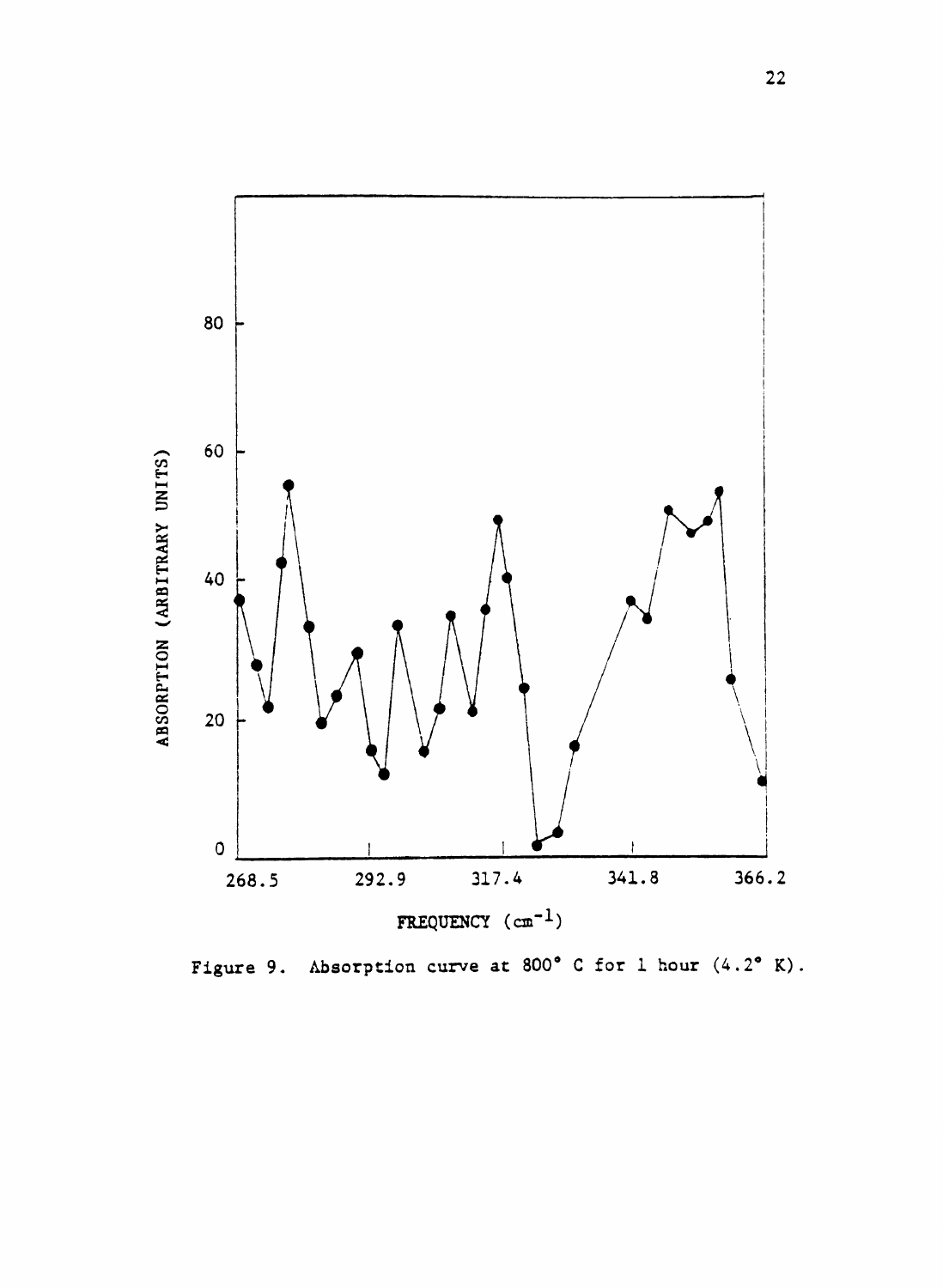

Figure 10. Absorption curve at 800° C for 2 hours  $(4.2^{\circ} K)$ .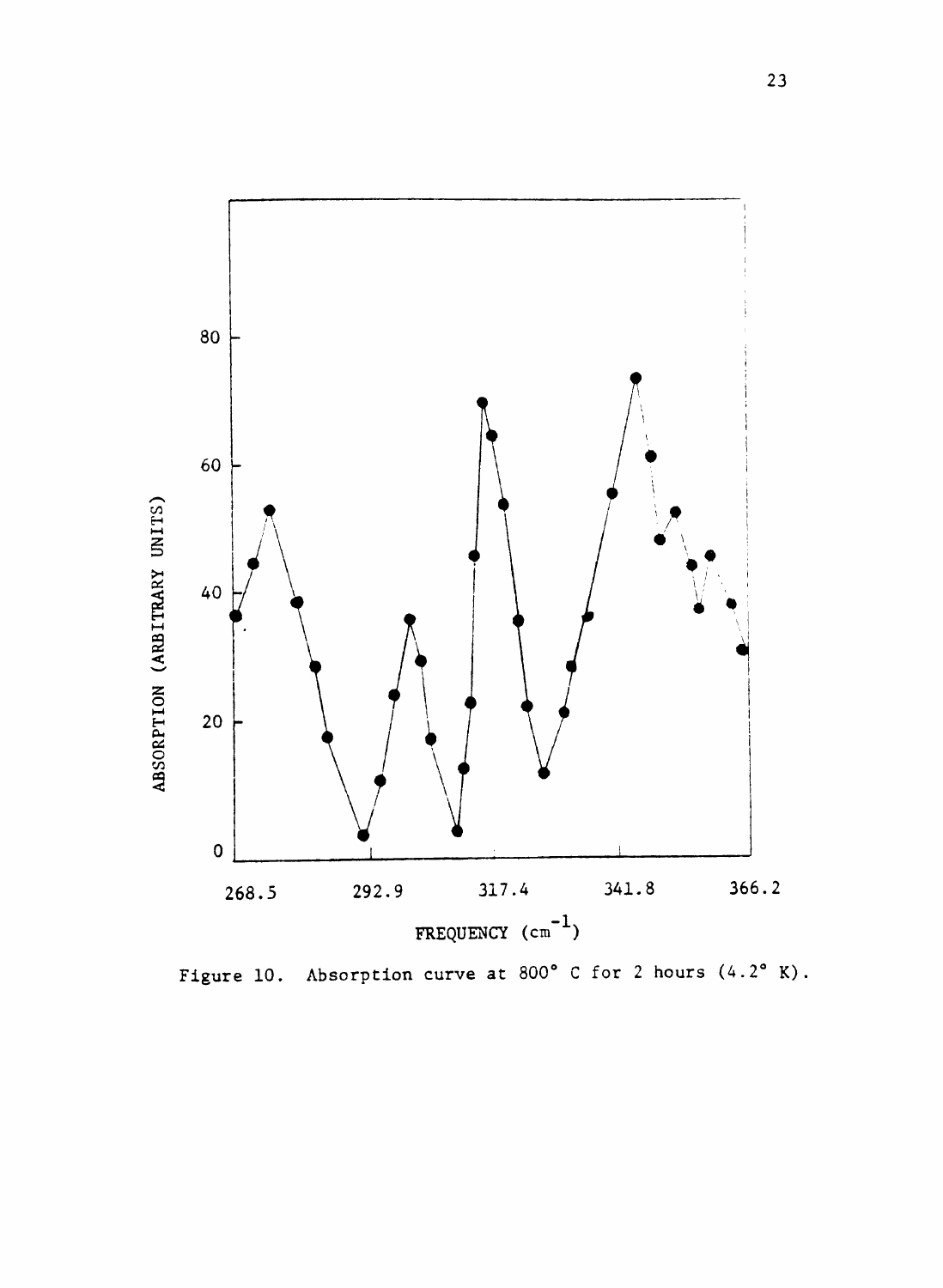

Figure 11. Absorption curve at 800° C for 3 hours  $(4.2^{\circ} K)$ .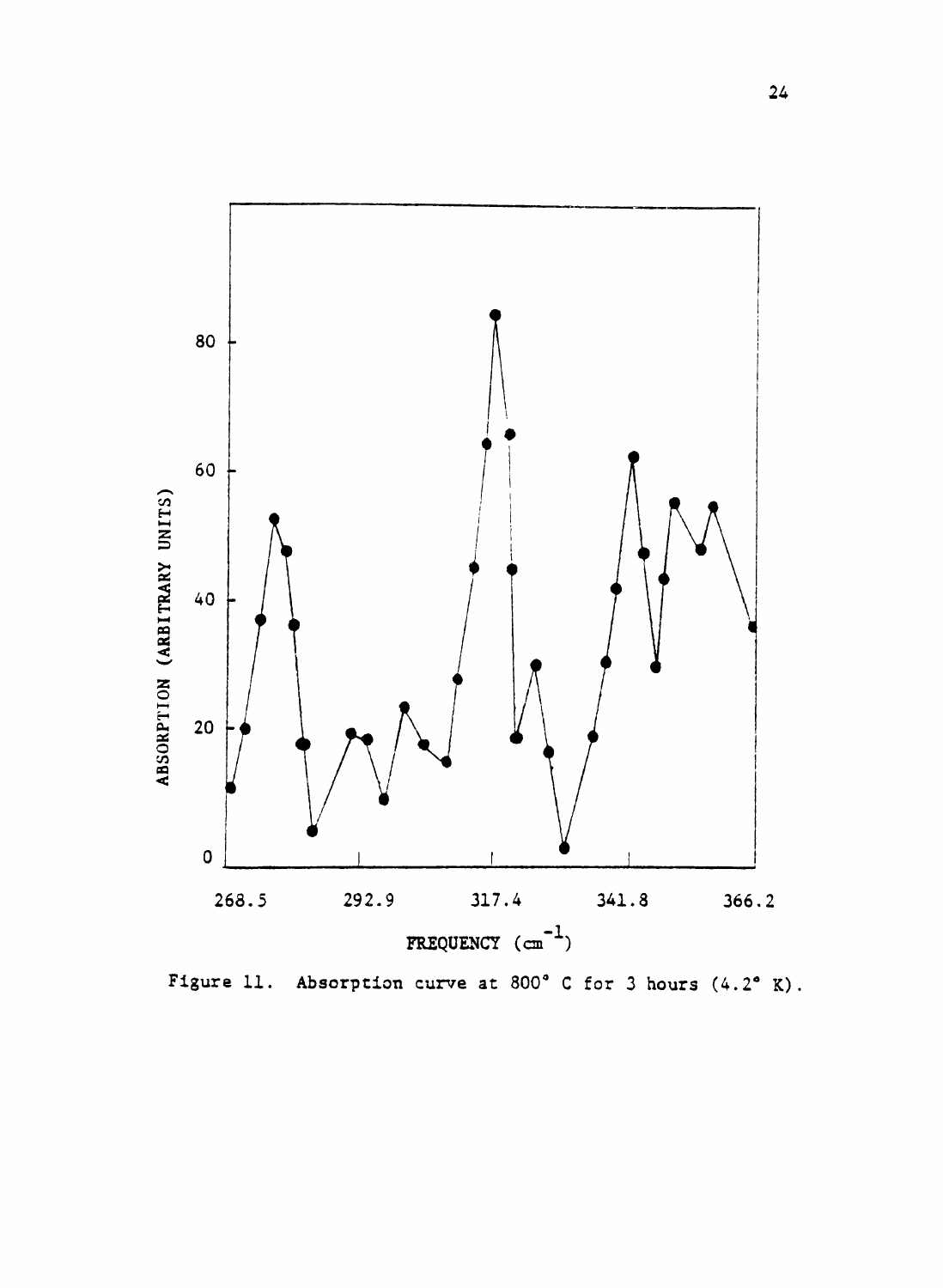

Figure 8. The relative intensity of  $2P\pm$  line at 800° C anneal vs. annealing time.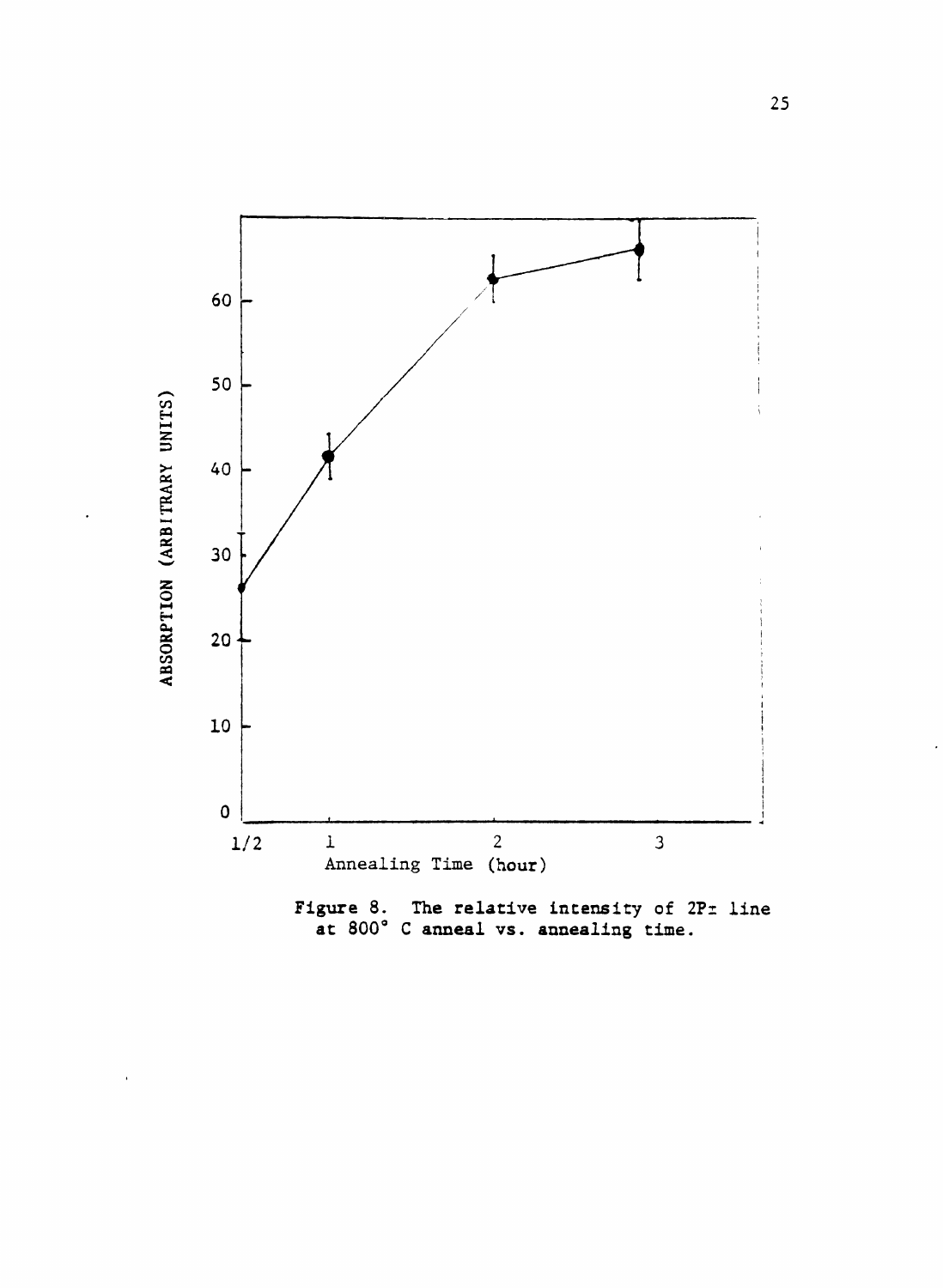#### LIST OF REFERENCES

- 1. J. M. Meese, Neutron Transmutation Doping in Semiconductors, Plenum Press, (1979).
- 2. S. E. Bradshaw and A. Mlavasky, J. Electronics 2, 134 (1956).
- 3. M. Tanenbaum and A. D. Mills, J. Electrochemical Soc., 108, 171 (1961).
- 4. C. Jagannath, Z. W. Grabowski, and A. K. Ramadas, Solid State Communication, 29, 355 (1978).
- 5. Kogan and Lifshits, Phys. Stat. Solidii (a) 39, 11 (1977).
- 6. J. M. Meese, Advance Techniques for Transmutation Compensation of Extrinsic Silicon Detectors, University of Missouri (1979).
- 7. B. C. Larson, R. T. Young and J. Narayon, Defect Annealing Studies in Neutron Transmutation Doped Silicon, second international conference on NTD in semiconductor, April, 1978.
- 8. J. M. Meese, Silicon detector compensation by nuclear transmutation. University of Missouri (1979).
- 9. M. S, Skolnick, L. Eaves and R. A. Strattling, Solid State Communication, 15, 1403 (1974).
- 10. B. Covington, A Far Infrared Study of Transmutation-Doped Germanium, Dissertation of Texas Tech University, 1978.